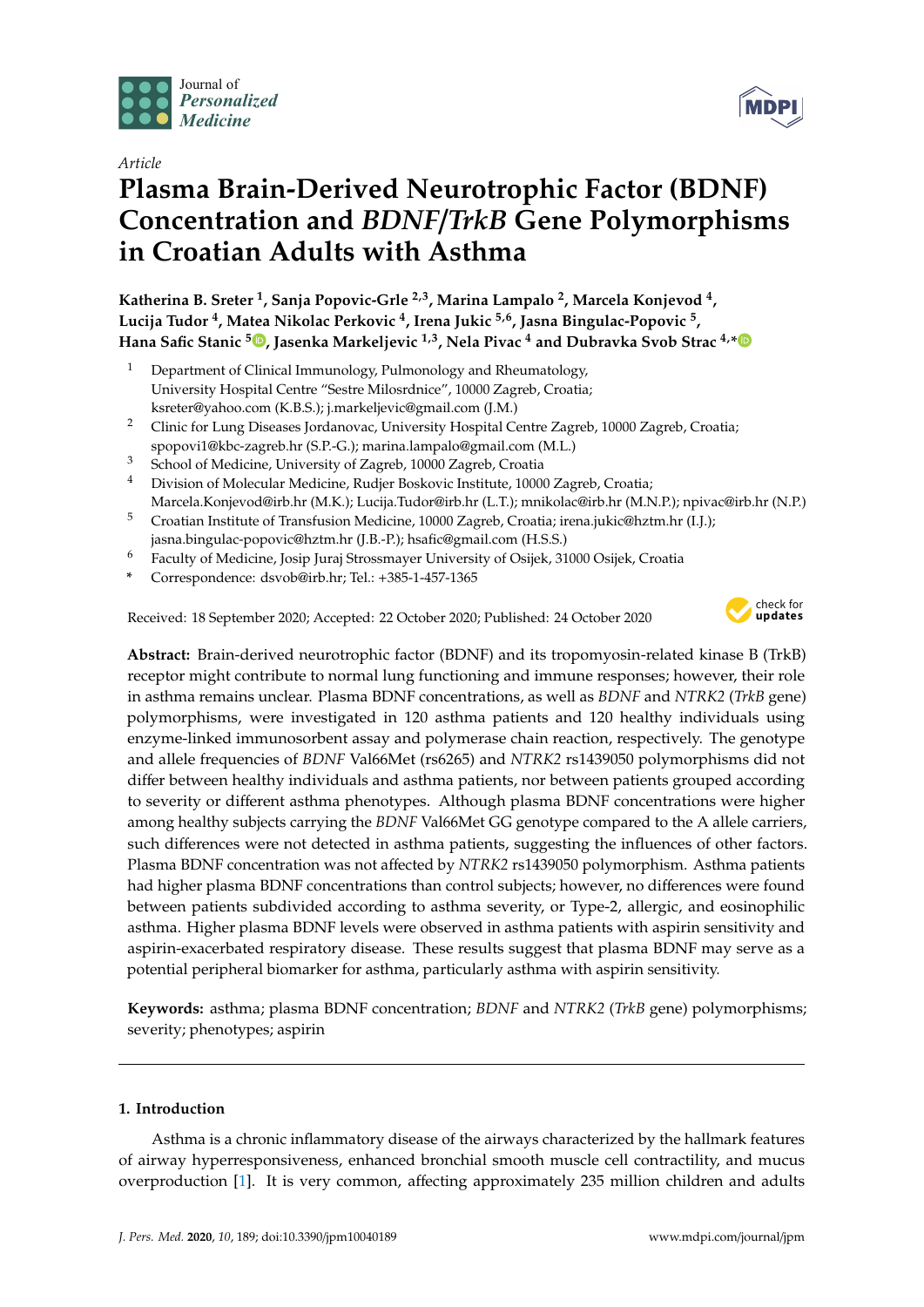worldwide [\[2\]](#page-14-1), and causes tremendous morbidity, mortality, and global socioeconomic burden in both Europe [\[3\]](#page-14-2) and the United States [\[4\]](#page-15-0). The remarkable heterogeneity of asthma is underpinned by its wide range of clinical presentations, disease severity, and responses to therapy, as well as the involvement of different pathophysiological mechanisms and biological pathways [\[5\]](#page-15-1). The pathogenesis of asthma is clearly multifactorial, governed by the complicated interactions between genetic, environmental, developmental, and immunological risk factors [\[6\]](#page-15-2). The overall etiology of this disease, however, is not yet fully understood and remains to be elucidated.

There is growing evidence in the literature suggesting that the link between inflammation and neuronal dysfunction in asthma is mainly provided by neurotrophins (a family of growth factors), notably brain-derived neurotrophic factor (BDNF) [\[7\]](#page-15-3). BDNF actions are mediated via binding to its high affinity receptor located within the cell membrane, tropomyosin-related kinase B (TrkB) [\[8](#page-15-4)[–10\]](#page-15-5), causing the activation of the downstream MAPK, PI3K, and PLC $\gamma$  signaling pathways [\[11–](#page-15-6)[13\]](#page-15-7).

It has been shown that the majority of vagal (sensory) neurons innervating the lungs are BDNF-dependent and can affect the functions of motor neurons [\[14–](#page-15-8)[16\]](#page-15-9). Both BDNF and its receptor TrkB are expressed by diverse cell types in the lungs, such as airway smooth muscle cells, fibroblasts, airway epithelium, neurons, and immune cells [\[17](#page-15-10)[,18\]](#page-15-11). BDNF expression and TrkB signaling, as well as their significance in the normal physiological and pathophysiological processes in the lungs continue to be explored [\[17\]](#page-15-10). Specifically, various stimuli affecting intra- and extracellular BDNF concentration have been analyzed with a view to understand the relevance of major variations of BDNF levels in human blood and tissue [\[19\]](#page-15-12). A number of studies thus far have sought to investigate the role of BDNF in the airways by assessing its concentration locally and in the peripheral circulation, as well as by determining the association between selected polymorphisms in the *BDNF* and *NTRK2* (*TrkB*) genes and the development of asthma [\[9](#page-15-13)[,20\]](#page-15-14).

Discrepancies between these studies in asthma patients, however, highlight the need for further research in this area [\[21](#page-15-15)[–24\]](#page-15-16). The functional *BDNF* Val66Met (rs6265) variant seems to be particularly important given that the Met allele has been associated with abnormal cellular trafficking and packaging of pro-BDNF, resulting in a decreased production of mature BDNF protein in neurons [\[25,](#page-16-0)[26\]](#page-16-1). On the other hand, the *NTRK2* rs1439050 is an intronic polymorphism, and therefore, does not have a specific reported role [\[27\]](#page-16-2). Nevertheless, it may still be associated with asthma, albeit not as a vulnerability factor per se (i.e., directly explaining the phenotype), but rather in linkage disequilibrium with a nearby unidentified functional mutation in the *TrkB* gene [\[27\]](#page-16-2).

Few reports in the literature up to this point have evaluated the possible influence of *BDNF* and *NTRK2* polymorphic variants on serum and plasma BDNF levels in patients with asthma. However, recent studies conducted mainly on the pediatric population across several different countries and ethnicities have produced opposing results [\[7,](#page-15-3)[15](#page-15-17)[,20](#page-15-14)[,28–](#page-16-3)[32\]](#page-16-4). These may be due to inconsistencies in the methodological approaches and types of samples used, for instance, blood (plasma, serum, or platelets), sputum, or bronchoalveolar lavage fluid.

To date, BDNF as a potential blood biomarker in asthma has not yet been studied in a Croatian population. Therefore, the aim of our research was to determine the BDNF concentration in the plasma of asthma patients and control subjects, as well as to investigate the potential association of *BDNF* Val66Met and *NTRK2* rs1439050 polymorphisms with asthma, its severity and various phenotypes in an ethnically homogenous group of Caucasian Croatian adults. We hypothesized that plasma BDNF concentration would be significantly altered in asthma patients compared to healthy subjects, while *BDNF* Val66Met and *NTRK2* rs1439050 polymorphisms would be associated with asthma, disease severity, and certain asthma phenotypes.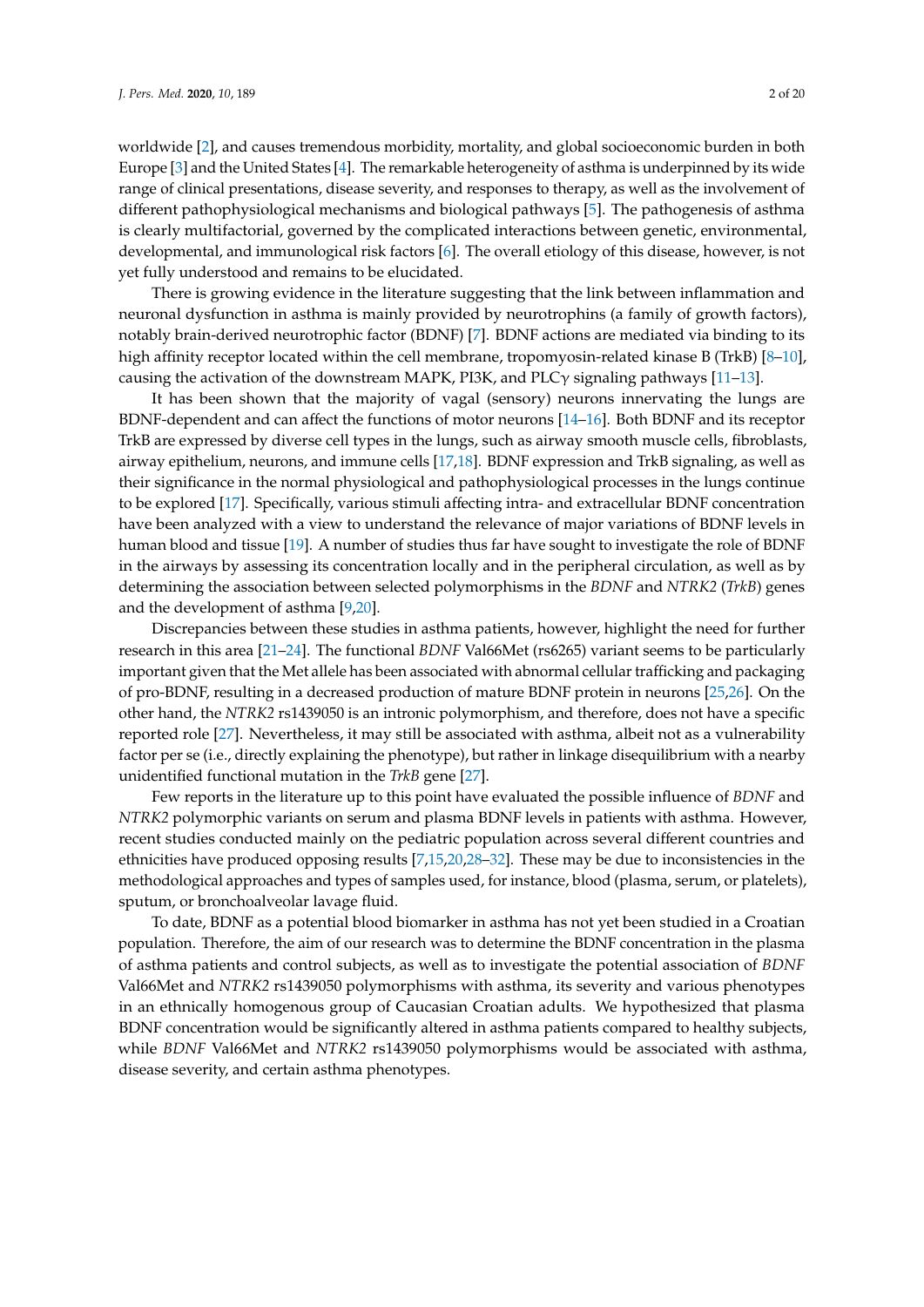## **2. Materials and Methods**

### *2.1. Participants*

This prospective case-control study included a total of 240 subjects of both genders; (120 adult patients with asthma and a control group of 120 healthy adults). All participants enrolled in the study were unrelated Croatian Caucasians. Patients who were previously diagnosed by a pulmonologist as having asthma, and classified according to asthma severity based on the Global Initiative for Asthma (GINA) classification guidelines [\[33\]](#page-16-5), were recruited consecutively at their regularly scheduled follow-up visits at the Outpatient Department of the Clinic for Lung Diseases Jordanovac, University Hospital Centre Zagreb, in Zagreb, Croatia, from February 2014 to April 2015 and July 2017 to February 2018. The control group consisted of volunteer blood donors, initially screened for good general health and an unremarkable medical history to meet the eligibility criteria for blood donation. Healthy controls were recruited consecutively by the healthcare staff at the Croatian Institute for Transfusion Medicine in Zagreb, Croatia, during their routine blood donation sessions.

Asthma patients satisfied the following inclusion criteria for enrolment into the study: adults (18 years of age and older); no airway disease besides asthma; no acute exacerbation at time of visit; no history of asthma exacerbation or respiratory infection in the previous four weeks; no immune, infectious, or malignant disease; no serious cardiovascular or gastrointestinal disease, or poorly controlled comorbidity (e.g., hypertension, chronic kidney disease, diabetes mellitus, etc.). Healthy control subjects had no history of asthma or other airway diseases, respiratory symptoms, allergic diseases, or recent infections or inflammation. Asthma patients and healthy adults with a documented diagnosis of neurodegenerative or neuropsychiatric disorders, substance abuse, and/or use of anxiolytics, antidepressants, aspirin, or clopidogrel were excluded from the study.

Data pertaining to age, gender, body mass index (BMI), and smoking were collected for both the healthy controls and asthma patients. BMI, an indicator of relative obesity, was calculated using the formula BMI = weight (kg)/height<sup>2</sup> (m<sup>2</sup>). Subjects with a BMI of 30 and above were considered obese according to the World Health Organization criteria. In addition, a complete medical history, physical examination, and diagnostic work-up were conducted on each asthma patient. Skin prick testing (SPT) was carried out with common airborne allergens (Stallergen allergenic extracts for skin prick testing with control solution, Paris, France), with positive (histamine) and negative (saline) controls. Spirometry with bronchodilation and single-breath diffusing capacity of lung for carbon monoxide (DLCO) tests were performed using the Master-Screen pulmonary function testing analyzer (Version 5.0, Jaeger GmbH, Hoechberg, Germany) according to the manufacturer's guidelines. Forced expiratory volume in one second (FEV<sub>1</sub>), forced vital capacity (FVC), and peak expiratory flow (PEF) were calculated from the flow-volume loop as the outcome measures using internally derived references. Predicted values for spirometry and pulmonary diffusing capacity are reference values of the European Community for Coal and Steel [\[34,](#page-16-6)[35\]](#page-16-7). The fractional exhaled nitric oxide (FeNO) measurement was determined using Denox 88 Module (Eco Medics AG, Duernten, Switzerland). Blood samples were collected in EDTA tubes, and the eosinophil and neutrophil counts were obtained from automated complete blood counts. Total serum immunoglobulin E (IgE) levels were measured using enzyme amplified chemiluminescent immunoassays (Immulite® 2000XPi, Siemens Healthcare Diagnostics, Erlangen, Germany), on Siemens Immulite® 2000XPi automated analyzer, according to the manufacturer's instructions.

The asthma patients were subdivided into non-severe (mild to moderate) and severe asthma in keeping with the GINA guidelines [\[33\]](#page-16-5). Moreover, they were categorized into non-allergic and allergic asthma based on the patient's clinical history, physical examination, and SPT or extract-based IgE testing [\[36\]](#page-16-8). Asthma patients with (≥300 cells/µL) or without (<300 cells/µL) high blood eosinophil count were classified as having eosinophilic or non-eosinophilic asthma, respectively [\[37\]](#page-16-9). Subjects with asthma were also divided into Type 2 (T2)-high and T2-low groups according to their phenotypic characteristics [\[38–](#page-16-10)[40\]](#page-16-11). Patients were identified as T2-high if they were allergic (i.e., positive SPT and/or increased level of total IgE  $(>120 \text{ kU/L})$  or positive specific IgE), had eosinophilic asthma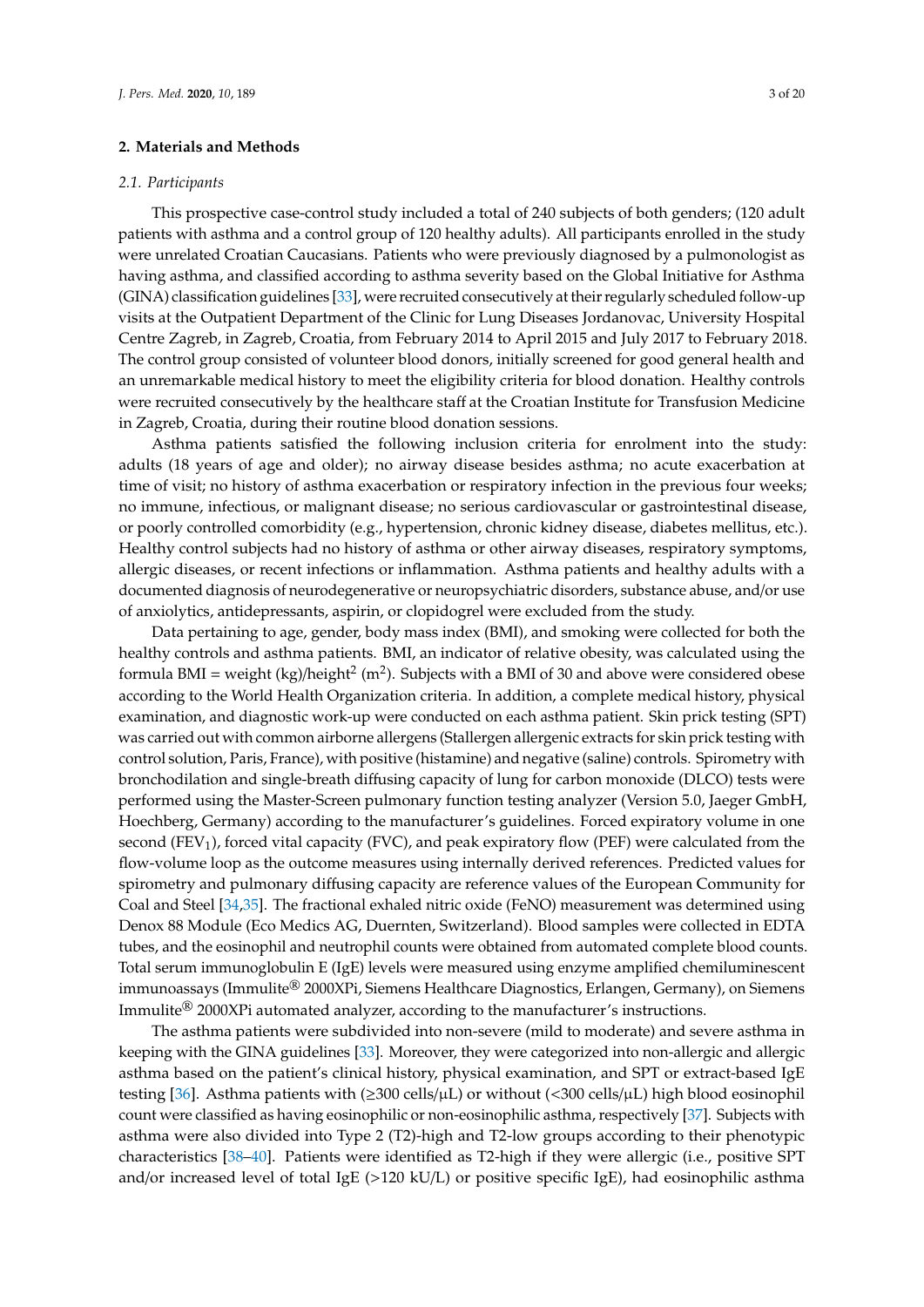(i.e., high blood eosinophil count  $\geq 300$  cells/ $\mu$ L), increased value of FeNO  $> 25$  ppb, or exercise-induced asthma (EIA). Patients were considered T2-low if they did not possess any of the aforementioned disease features, but were smokers or obese with BMI > 30 [\[41\]](#page-16-12). Patients with the combination of asthma, recurrent nasal polyps, and sensitivity to aspirin or other non-steroidal anti-inflammatory drugs (NSAIDs) were classified as having aspirin-exacerbated respiratory disease (AERD), also known as Samter's Triad [\[42\]](#page-16-13), and compared to asthma patients without AERD.

Written informed consent was obtained from each subject prior to participating in the research. The study protocol was approved by the local Ethics Committees of the University Hospital Centre Zagreb, Croatian Institute for Transfusion Medicine, and University of Zagreb, School of Medicine (Project: Person-centered phenotype and genotype research of patients with asthma, Permission No: 02/21 AG). The research was conducted in accordance with the ethical standards laid down by the Declaration of Helsinki of 1975.

### *2.2. Data and Blood Collection*

Demographic and clinical data were recorded for each study participant. Whole blood samples were obtained in the mornings (between 7 and 9 a.m.) after an overnight fast to minimize possible circadian variations. Peripheral venous blood samples (8.5 mL) were drawn into tubes containing 1.5 mL of acid-citrate-dextrose anticoagulant solution, immediately refrigerated at a temperature of 4 ◦C, and then transported to the Rudjer Boskovic Institute in Zagreb, Croatia, for processing within an hour of arrival.

## *2.3. Determination of Plasma BDNF Concentration*

Plasma samples for BDNF analysis were obtained by a series of centrifugations of the whole blood. Plasma BDNF concentrations were determined in duplicate by enzyme-linked immunosorbent assay (ELISA) using a commercial kit (Quantikine® ELISA Human Free BDNF Immunoassay, R&D Systems, Minneapolis, MN, USA), according to the manufacturer's guidelines. After terminating the antibody-enzyme-substrate reaction, the optical density in each well was determined using an ELISA microplate reader set to 450 nm, with wavelength correction set to 570 nm. The BDNF plasma concentrations of the samples in each assayed plate were calculated based on the standard curve. The intra- and inter-assay coefficients of variations were minimal (less than 10%).

## *2.4. DNA Extraction and Genotyping*

Genomic DNA was isolated from peripheral blood leukocytes using a salting-out method [\[43\]](#page-16-14). The *BDNF* Val66Met (rs6265) and *NTRK2* rs1439050 gene polymorphisms were genotyped with TaqMan SNP Genotyping Assay (Applied Biosystems<sup>®</sup>, Foster City, CA, USA) using real-time polymerase chain reaction (PCR) conducted on an ABI Prism<sup>®</sup> 7000 Sequence Detection System apparatus according to the manufacturer's instructions. Briefly, 20 ng of genomic DNA was amplified in a  $10$ - $\mu$ L reaction volume under the following PCR reaction conditions: 40 cycles at 92 ℃ for 15 s and 60 °C for 60 s.

#### *2.5. Statistical Analysis*

Statistical analyses were performed using GraphPad Prism version 4.00 for Windows (GraphPad Software, Inc., San Diego, CA, USA). The data were expressed as number (n) and percentage (%) for categorical data or as median with 25th (Q1) and 75th (Q3) percentiles for numerical (continuous) data. All examined parameters failed the assumption of normality of distribution according to the D'Agostino & Pearson omnibus test. Therefore, non-parametric analyses were used to compare the independent cohorts. Continuous variables were compared using Mann-Whitney U test (for comparison of two groups) or Kruskal-Wallis test with post-hoc Dunn's multiple comparisons test (for comparison of three or more groups). Correlations were assessed with non-parametric Spearman correlation. Possible deviations from the Hardy-Weinberg equilibrium (HWE) were tested using the goodness of fit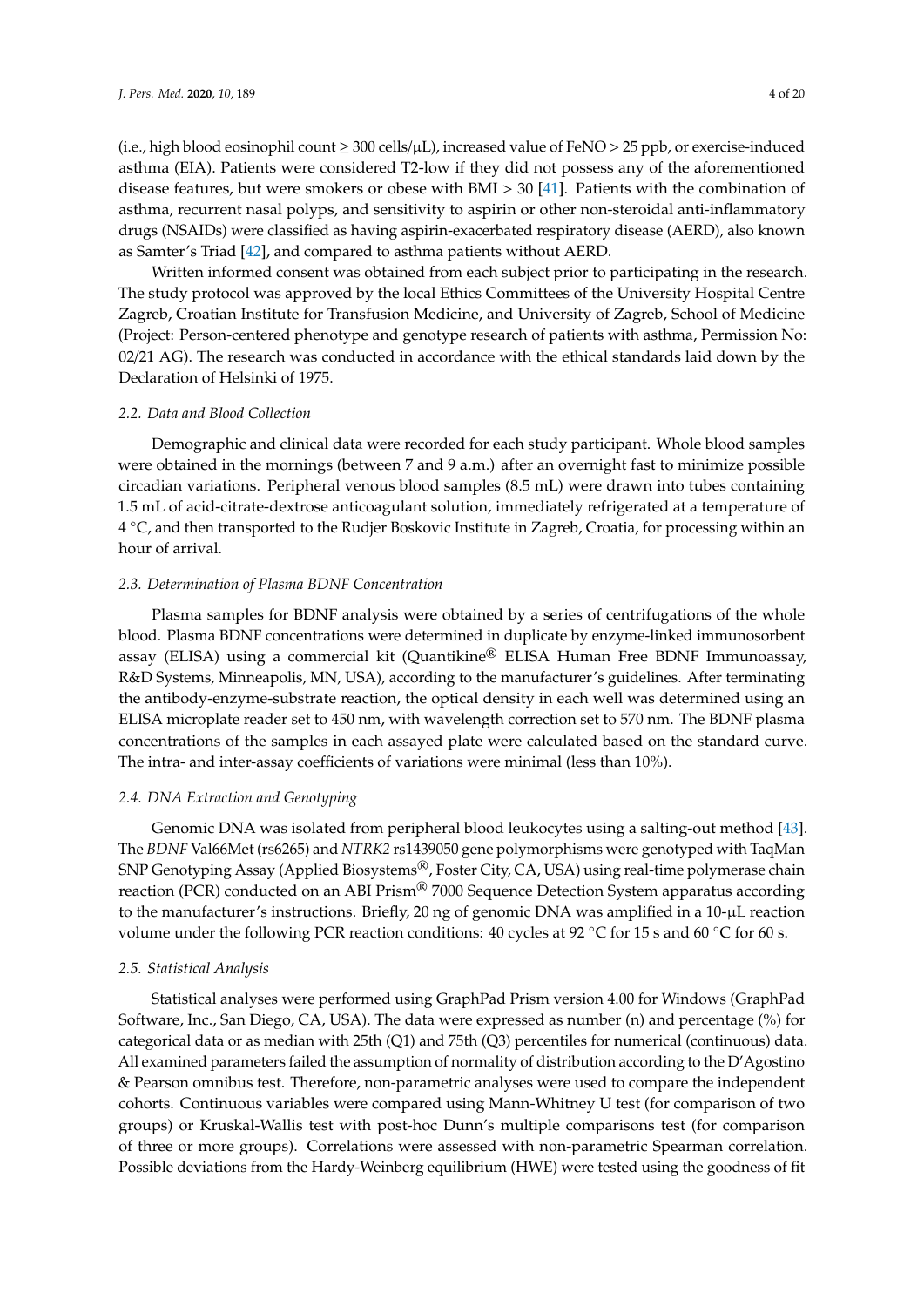$\chi^2$ -test. Genotype and allele frequencies were evaluated by a  $\chi^2$ -test of independence or Fisher exact test, respectively.

The obtained results were corrected for multiple testing (five comparisons of asthma phenotypes: non-severe vs. severe; T2-high vs. T2-low; non-allergic vs. allergic; non-eosinophilic vs. eosinophilic; non-AERD vs. AERD) using Bonferroni correction, and statistical significance was defined as *p*-value less than 0.01. A priori sample size and achieved power calculations were conducted using the G\*Power 3 Software Version 3.1.9.2. (Free program written by Franz Faul, University of Kiel, Kiel, Germany). For Mann-Whitney test, at medium effect size 0.425, power 0.8, and statistical significance set at 0.01, an adequate total sample size was determined to be 236. For Kruskal-Wallis test (three groups) at medium effect size 0.25, power 0.8, and statistical significance set at 0.01, an adequate sample size was determined to be 228. For  $\chi^2$ -test (df = 2), at small-to-medium effect size 0.25, power 0.8, and statistical significance set at 0.01, an adequate sample size was determined to be 223, whereas for Fisher exact test (df = 1) at small-to-medium effect size 0.25, power 0.8, and statistical significance set at 0.01, an adequate sample size was determined to be 187. Given that the actual total sample size was 240, the power analysis confirmed the appropriate sample size and statistical power of the study.

### **3. Results**

A total of 120 asthma cases (41 males and 79 females) and 120 control subjects (73 males and 47 females) were examined (Table [1\)](#page-4-0). There were more males (60.83%) in the control group (*p* < 0.0001), while females predominated  $(p < 0.0001)$  in the asthma group. Asthma patients were significantly older ( $p < 0.0001$ ) than healthy individuals, and this age disparity was due to the significantly older individuals (61.00 years, 53.00–67.50) in the group of severe asthma patients.

<span id="page-4-0"></span>

| Parameter                                  | <b>Asthma Patients</b><br>$(n = 120)$ | <b>Healthy Controls</b><br>$(n = 120)$ | <b>Statistical Analysis</b> |
|--------------------------------------------|---------------------------------------|----------------------------------------|-----------------------------|
| Age (years)                                | 58.00                                 | 42.00                                  | $p < 0.0001$ ; U = 3912.00  |
| Median (25%; 75%)                          | (40.25; 67.00)                        | (33.25; 51.00)                         | Mann-Whitney test           |
| <b>Males</b>                               | 41                                    | 73                                     | p < 0.0001                  |
| $n$ (%)                                    | (34.17)                               | (60.83)                                | Fisher's exact test         |
| <b>Current smokers</b>                     | 10                                    | 41                                     | $p = 0.0005$                |
| $n$ (%)                                    | (8.33)                                | (34.17)                                | Fisher's exact test         |
| BMI $(kg/m2)$                              | 26.65                                 | 26.20                                  | $p = 0.64$ ; U = 6949.00    |
| Median (25%; 75%)                          | (23.03; 29.80)                        | (23.33; 28.85)                         | Mann-Whitney test           |
| <b>BMI</b> category: Normal weight         | 44                                    | 43                                     | $p = 0.48; \chi^2 = 4.52$   |
| $(18.5-24.9 \text{ kg/m}^2)$ , n $(\%)$    | (36.67)                               | (35.83)                                | $x^2$ -test                 |
| <b>BMI</b> category: Obesity               | 28                                    | 22                                     | $p = 0.43$                  |
| $(230 \text{ kg/m}^2)$ , n $\frac{\%}{\%}$ | (23.33)                               | (18.33)                                | Fisher's exact test         |

**Table 1.** Characteristics of asthma patients and healthy subjects.

BMI = Body mass index.

Specifically, further analysis by Kruskal-Wallis test, followed by Dunn's multiple comparisons test, demonstrated that the group of severe asthma patients  $(n = 61)$  was significantly older than the group ( $n = 59$ ) of non-severe asthma patients (47.00 years, 35.00–67.00;  $p = 0.005$ ), and the control group (42.00 years, 33.25–51.00;  $p < 0.0001$ ). Significantly fewer patients with asthma (8.33%) than healthy subjects (34.17%) were current smokers (*p* = 0.0005), although non-smokers (never and past smokers) were more prevalent ( $p < 0.0001$ ) in both groups (Table [1\)](#page-4-0). On the other hand, there were no differences in BMI (*p* = 0.64) between asthma cases and healthy controls, even across six different BMI categories ( $p = 0.48$ ), including underweight, normal weight, overweight, and three categories of obesity, or when the subjects were divided into obese or non-obese individuals (*p* = 0.43). As shown in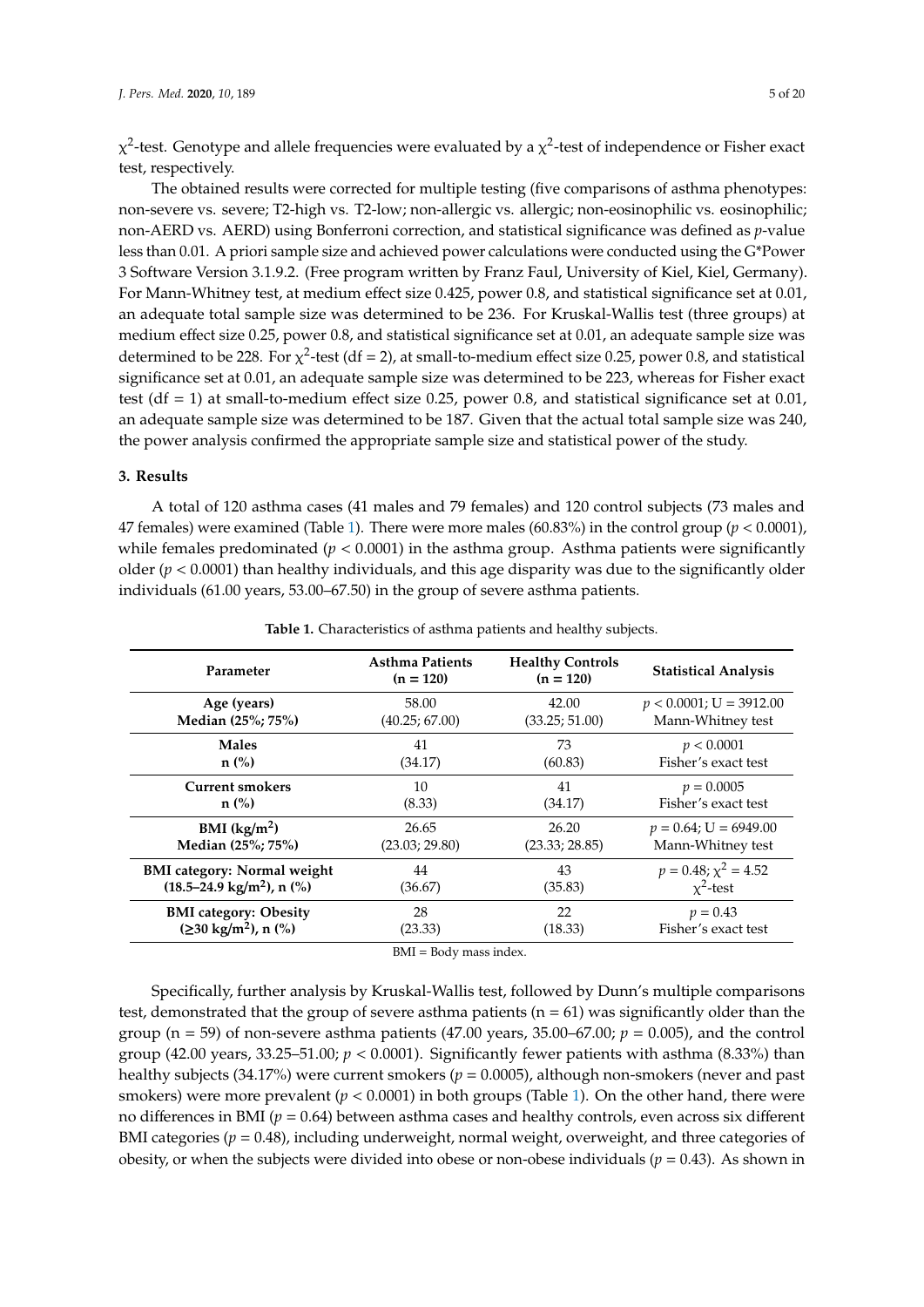<span id="page-5-0"></span>Figure [1,](#page-5-0) plasma BDNF concentrations were significantly higher  $(p < 0.0001)$  in asthma patients in comparison to the healthy subjects.



**Figure 1.** Plasma brain-derived neurotrophic factor (BDNF) concentrations were significantly higher **Figure 1.** Plasma brain-derived neurotrophic factor (BDNF) concentrations were significantly higher in the asthma patients (0.89 pg/mL, 0.59–1.22) as compared to the healthy subjects (0.59 pg/mL, 0.45–0.92). 0.92). \* *p* < 0.0001, U = 4902.00, Mann-Whitney test. \* *p* < 0.0001, U = 4902.00, Mann-Whitney test.

( $p = 0.49$ ,  $r = 0.06$ ) and control group ( $p = 0.84$ ,  $r = -0.02$ ). The concentration of BDNF in plasma was  $(p = 0.49, r = 0.06)$  and control group ( $p = 0.04, r = -0.02$ ). The concentration of BBNF in plasma was not significantly correlated with the BMI of asthma patients ( $p = 0.17, r = 0.13$ ) or healthy subjects  $(p = 0.54, r = 0.06)$ . There were also no significant differences in plasma BDNF levels between smokers  $\phi = 0.54, t = 0.06$ . There were also no significant differences in plasma BDNF levels between smokers and and non-smokers in the control ( $p = 0.23$ ) and asthma ( $p = 0.07$ ) groups. When the asthma patients and control subjects were subdivided according to gender, we observed no significant differences in plasma<br>PDNEU BDNF levels between male and female asthma patients ( $p = 0.67$ ), whereas healthy males had nominally  $\frac{1}{p}$ higher BDNF concentrations in plasma than healthy females ( $p = 0.04$ ); however, this difference was not significant after applying the correction for multiple testing.<br>  $\Gamma$  applying the correction for multiple testing. There was no significant correlation between plasma BDNF levels and age in asthma patients

The *BDNF* Val66Met genotype distributions were in HWE for both the control group (*p* = 0.38) The *BDNF* Val66Met genotype distributions were in HWE for both the control group (*p* = 0.38) and asthma patients ( $p = 0.26$ ). As demonstrated in Table [2,](#page-5-1) the *BDNF* Val66Met genotype ( $p = 0.54$ ) and allele  $(p = 0.35)$  frequencies did not differ significantly between healthy subjects and asthma patients. A comparison of the carriers of GG homogenous genotype and A allele carriers revealed no patients. A comparison of the carriers of GG homogenous genotype and A allele carriers revealed no significant difference in their distribution (*p* = 0.34) between healthy individuals and asthma patients. significant difference in their distribution (*p* = 0.34) between healthy individuals and asthma patients. Likewise, the G versus AA carrier frequencies did not differ significantly ( $p = 1.00$ ) between these groups (Table 2). groups (Table [2\)](#page-5-1).

| <b>BDNF Val66Met</b><br>Polymorphism |              | <b>Asthma Patients</b><br>$n$ (%) | <b>Healthy Controls</b><br>$n$ (%) | <b>Statistical Analysis</b> |
|--------------------------------------|--------------|-----------------------------------|------------------------------------|-----------------------------|
|                                      | AA           | 3(2.50)                           | 2(1.67)                            |                             |
| Genotypes                            | AG           | 43 (35.83)                        | 36(30.00)                          | $p = 0.54;$<br>$x^2 = 1.23$ |
|                                      | GG           | 74 (61.67)                        | 82 (68.33)                         | $x^2$ -test                 |
| <b>Alleles</b>                       | A            | 49 (20.42)                        | 40 (16.67)                         | $p = 0.35$                  |
|                                      | G            | 191 (79.58)                       | 200 (83.33)                        | Fisher's exact test         |
|                                      | $\mathbf{A}$ | 46 (38.33)                        | 38 (31.67)                         | $p = 0.34$                  |
| Carriers                             | GG           | 74 (61.67)                        | 82 (68.33)                         | Fisher's exact test         |
|                                      | G            | 117 (97.50)                       | 118 (98.33)                        | $p = 1.00$                  |
|                                      | AA           | 3(2.50)                           | 2(1.67)                            | Fisher's exact test         |

<span id="page-5-1"></span>**Table 2.** Distribution of genotypes, alleles and carriers of *BDNF* Val66Met polymorphism in asthma **Table 2.** Distribution of genotypes, alleles and carriers of *BDNF* Val66Met polymorphism in asthma patients and healthy subjects. patients and healthy subjects.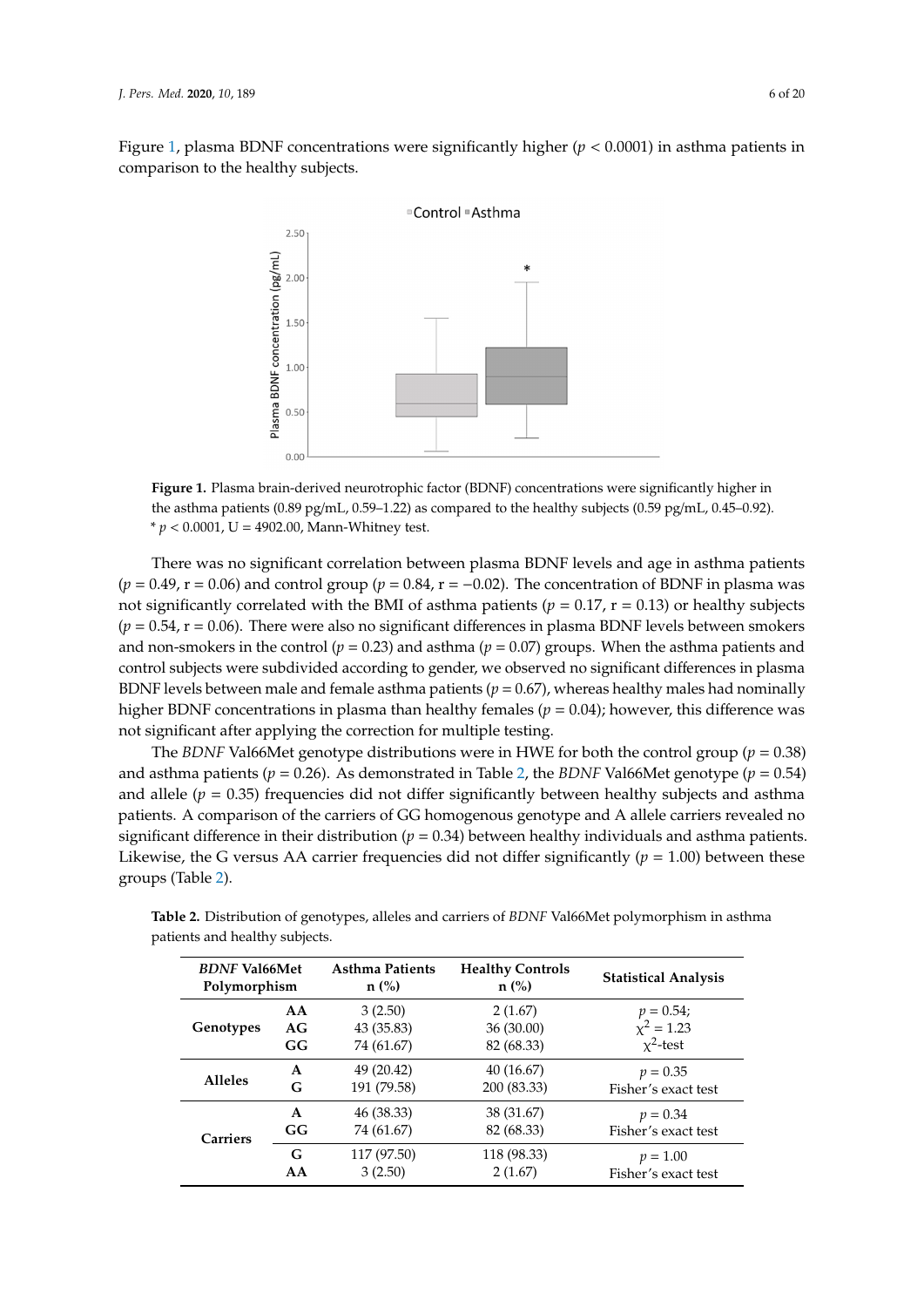A difference in the plasma BDNF concentrations of the control subjects was observed when the asthma patients and healthy individuals were subdivided according to *BDNF* Val66Met genotype; healthy carriers of the AG genotype were found to have nominally lower BDNF concentrations (*p* = 0.03) than healthy carriers of the GG genotype (Table [3\)](#page-6-0). Moreover, plasma BDNF concentrations in the control group were significantly decreased  $(p = 0.008)$  among carriers of the A allele when compared to GG carriers. Healthy carriers of the G allele, however, did not have significantly different plasma BDNF concentrations ( $p = 0.65$ ) than the AA genotype carriers.

|                                      |                | <b>Asthma Patients</b>                                    |                                               | <b>Healthy Subjects</b>                                    |                                                |  |
|--------------------------------------|----------------|-----------------------------------------------------------|-----------------------------------------------|------------------------------------------------------------|------------------------------------------------|--|
| <b>BDNF Val66Met</b><br>Polymorphism |                | Plasma BDNF<br>Concentration (pg/mL)<br>Median (25%; 75%) | <b>Statistical Analysis</b>                   | Plasma BDNF<br>Concentration (pg/mL),<br>Median (25%; 75%) | <b>Statistical Analysis</b>                    |  |
| Genotypes                            | AA<br>AG<br>GG | 0.45(0.43; 1.24)<br>0.81(0.52; 1.35)<br>0.94(0.62; 0.94)  | $p = 0.52$<br>Kruskal-Wallis test             | 0.56(0.47; 0.65)<br>0.51(0.32; 0.73)<br>0.68(0.49; 1.05)   | $p = 0.03$<br>Kruskal-Wallis test *            |  |
| Carriers                             | A<br>GG        | 0.80(0.46; 1.34)<br>0.94(0.62; 1.20)                      | $p = 0.39$ ; U = 1544.00<br>Mann-Whitney test | 0.51(0.35; 0.70)<br>0.68(0.49; 1.05)                       | $p = 0.008$ ; U = 1089.00<br>Mann-Whitney test |  |
|                                      | G<br>AA        | 0.91(0.61; 1.22)<br>0.45(0.43; 1.24)                      | $p = 0.37$ ; U = 120.50<br>Mann-Whitney test  | 0.59(0.45; 0.93)<br>0.56(0.47; 0.65)                       | $p = 0.64$ ; U = 94.50<br>Mann-Whitney test    |  |

<span id="page-6-0"></span>**Table 3.** Plasma BDNF concentration in asthma patients and healthy subjects carrying different *BDNF* Val66Met genotypes and alleles.

BDNF = Brain-derived neurotrophic factor; \* AG vs. GG, *p* = 0.03 Dunn's multiple comparisons test.

On the other hand, there were no significant differences in plasma BDNF concentrations ( $p = 0.52$ ) of asthma patients split into groups based on *BDNF* Val66Met genotype (Table [3\)](#page-6-0). There were no significant differences in the plasma BDNF concentrations between asthma patients carrying the A allele and GG genotype (*p* = 0.39), as well as between asthmatic carriers of G allele and AA homozygous genotype  $(p = 0.37)$ .

The *NTRK2* rs1439050 genotype distributions were also in HWE for both the control group  $(p = 0.34)$  and the individuals with asthma  $(p = 0.40)$ . The *NTRK2* rs1439050 genotype  $(p = 0.86)$  and allele ( $p = 0.68$ ) frequencies did not differ significantly between healthy participants and asthma patients (Table [4\)](#page-6-1). As demonstrated in Table [4,](#page-6-1) the G versus TT carrier frequencies did not differ significantly  $(p = 1.00)$  between these groups. In addition, no significant difference  $(p = 0.70)$  in the distribution of GG homogenous genotype and T allele carriers was observed between healthy individuals and those with asthma.

| NTRK2 rs1439050<br>Polymorphism |           | <b>Asthma Patients</b><br>$n$ (%) | <b>Healthy Controls</b><br>$n$ (%) | <b>Statistical Analysis</b> |
|---------------------------------|-----------|-----------------------------------|------------------------------------|-----------------------------|
| Genotypes                       | GG        | 65 (54.17)                        | 61(50.83)                          | $p = 0.86;$                 |
|                                 | <b>GT</b> | 49 (40.83)                        | 52 (43.33)                         | $\chi^2 = 0.29$             |
|                                 | TT        | 6(5.00)                           | 7(5.83)                            | $x^2$ -test                 |
| <b>Alleles</b>                  | G         | 179 (74.58)                       | 174 (72.50)                        | $p = 0.68$                  |
|                                 | т         | 61(25.42)                         | 66 (27.50)                         | Fisher's exact test         |
| <b>Carriers</b>                 | G         | 114 (95.00)                       | 113 (94.17)                        | $p = 1.00$                  |
|                                 | TT        | 6(5.00)                           | 7(5.83)                            | Fisher's exact test         |
|                                 | т         | 55 (45.83)                        | 59 (49.17)                         | $p = 0.70$                  |
|                                 | GG        | 65 (54.17)                        | 61(50.83)                          | Fisher's exact test         |

<span id="page-6-1"></span>**Table 4.** Distribution of genotypes, alleles and carriers of *NTRK2* rs1439050 polymorphism in asthma patients and healthy subjects.

We also investigated whether rs1439050 polymorphic variants, located within the *NTRK2* gene encoding the TrkB receptor, influence the plasma level of unbound/active BDNF protein.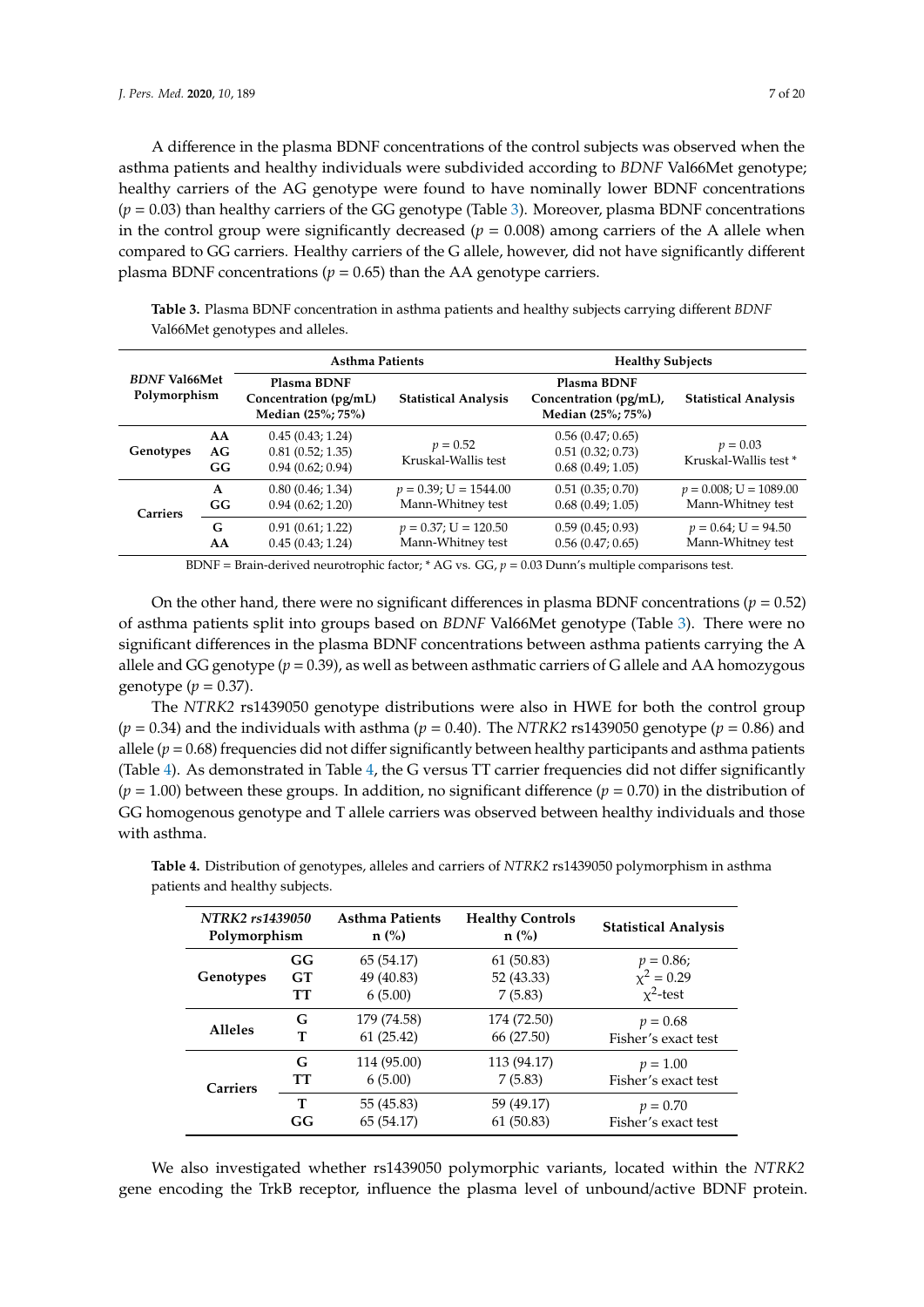As demonstrated in Table [5,](#page-7-0) there were no significant differences in plasma BDNF concentrations of healthy subjects ( $p = 0.42$ ) or asthma patients ( $p = 0.13$ ) split into groups based on *NTRK2* rs1439050 genotype. There were also no significant differences in the plasma BDNF levels between healthy individuals ( $p = 0.52$ ) or asthma patients ( $p = 0.23$ ) carrying the G allele and TT genotype, as well as between healthy ( $p = 0.36$ ) or asthmatic carriers ( $p = 0.21$ ) of T allele and GG homozygous genotype (Table [5\)](#page-7-0). There were also no significant differences in the plasma BDNF levels between healthy individuals (*p* = As demonstrated in Table *J*, there were no significant underences in plasma DDIVI<sup>,</sup> concentrations of

<span id="page-7-0"></span>**Table 5.** Plasma BDNF concentration in asthma patients and healthy subjects carrying different *NTRK2 rs1439050*  **Plasma BDNF Statistical Plasma BDNF Statistical**  rs1439050 genotypes and alleles. **Median (25%; 75%) Concentration (pg/mL),** 

| NTRK <sub>2</sub><br>rs1439050<br>Polymorphism |                | <b>Asthma Patients</b>                                    |                                             | <b>Healthy Subjects</b>                                    |                                             |
|------------------------------------------------|----------------|-----------------------------------------------------------|---------------------------------------------|------------------------------------------------------------|---------------------------------------------|
|                                                |                | Plasma BDNF<br>Concentration (pg/mL)<br>Median (25%; 75%) | <b>Statistical Analysis</b>                 | Plasma BDNF<br>Concentration (pg/mL),<br>Median (25%; 75%) | <b>Statistical Analysis</b>                 |
| Genotypes                                      | GG<br>GT<br>TT | 0.81(0.59; 1.15)<br>0.97(0.63; 1.37)<br>0.51(0.41; 1.37)  | $p = 0.13$<br>Kruskal-Wallis test           | 0.59(0.49; 0.94)<br>0.59(0.39; 0.84)<br>0.65(0.30; 1.48)   | $p = 0.42$<br>Kruskal-Wallis test           |
| <b>Carriers</b>                                | G<br>TT        | 0.91(0.61; 1.22)<br>0.51(0.41; 1.37)                      | $p = 0.23$ ; U = 241.5<br>Mann-Whitney test | 0.59(0.45; 0.90)<br>0.65(0.30; 1.48)                       | $p = 0.52$ ; U = 336.5<br>Mann-Whitney test |
|                                                | т<br>GG        | 0.97(0.58; 1.37)<br>0.81(0.59; 1.15)                      | $p = 0.21$ ; U = 1550<br>Mann-Whitney test  | 0.60(0.39; 0.88)<br>0.59(0.49; 0.94)                       | $p = 0.36$ ; U = 1623<br>Mann-Whitney test  |

<span id="page-7-1"></span>We also examined the relationship between plasma BDNF levels and asthma severity. As shown We also examined the relationship between plasma BDNF levels and asthma severity. As shown in Figure [2](#page-7-1), plasma BDNF concentrations did not differ significantly between the non-severe and severe asthma patients ( $p = 0.71$ ).



■Non-severe asthma ■Severe asthma

**Figure 2.** Plasma BDNF concentrations did not differ significantly between the non-severe (0.91 pg/mL, and a non-severe (0.91 pg/mL, 0.50–1.22) and severe (0.88 pg/mL, 0.61–1.29) asthma patients. *p* = 0.7094, U = 1728.00, Mann Whitney test. 0.50–1.22) and severe (0.88 pg/mL, 0.61–1.29) asthma patients. *p*=0.7094, U =1728.00, MannWhitney test.

multiple comparisons test. Plasma BDNF levels were significantly higher in both non-severe (0.91 pg/mL, 0.50–1.22;  $p = 0.005$ ) and severe asthma patients (0.88 pg/mL, 0.61–1.29;  $p = 0.0004$ ) compared to the pg/mL, 0.50–1.22; *p* = 0.005) and severe asthma patients (0.88 pg/mL, 0.61–1.29; *p* = 0.0004) compared control group (0.56 pg/mL, 0.45–0.92). There were no significant differences in the *BDNF* Val66Met genotype  $(p = 0.13)$  and allele  $(p = 0.11)$  frequencies between non-severe and severe asthmatics (Table [6\)](#page-8-0). As shown in Table [6,](#page-8-0) no significant differences between non-severe and severe asthma patients were as the contract of the state  $\frac{1}{2}$  is  $\frac{1}{2}$  is  $\frac{1}{2}$  is  $\frac{1}{2}$  is  $\frac{1}{2}$  is  $\frac{1}{2}$  is  $\frac{1}{2}$  is  $\frac{1}{2}$  is  $\frac{1}{2}$  is  $\frac{1}{2}$  is  $\frac{1}{2}$  is  $\frac{1}{2}$  is  $\frac{1}{2}$  is  $\frac{1}{2}$  is  $\frac{1}{2}$  observed in the distribution of the carriers of the GG genotype and the A allele (*p* = 0.19), as well as in the fraction of G allele and A A can string services (*n* = 0.24). the frequencies of G allele and AA genotype carriers ( $p = 0.24$ ). This finding was confirmed by additional analysis with Kruskal-Wallis test, followed by Dunn's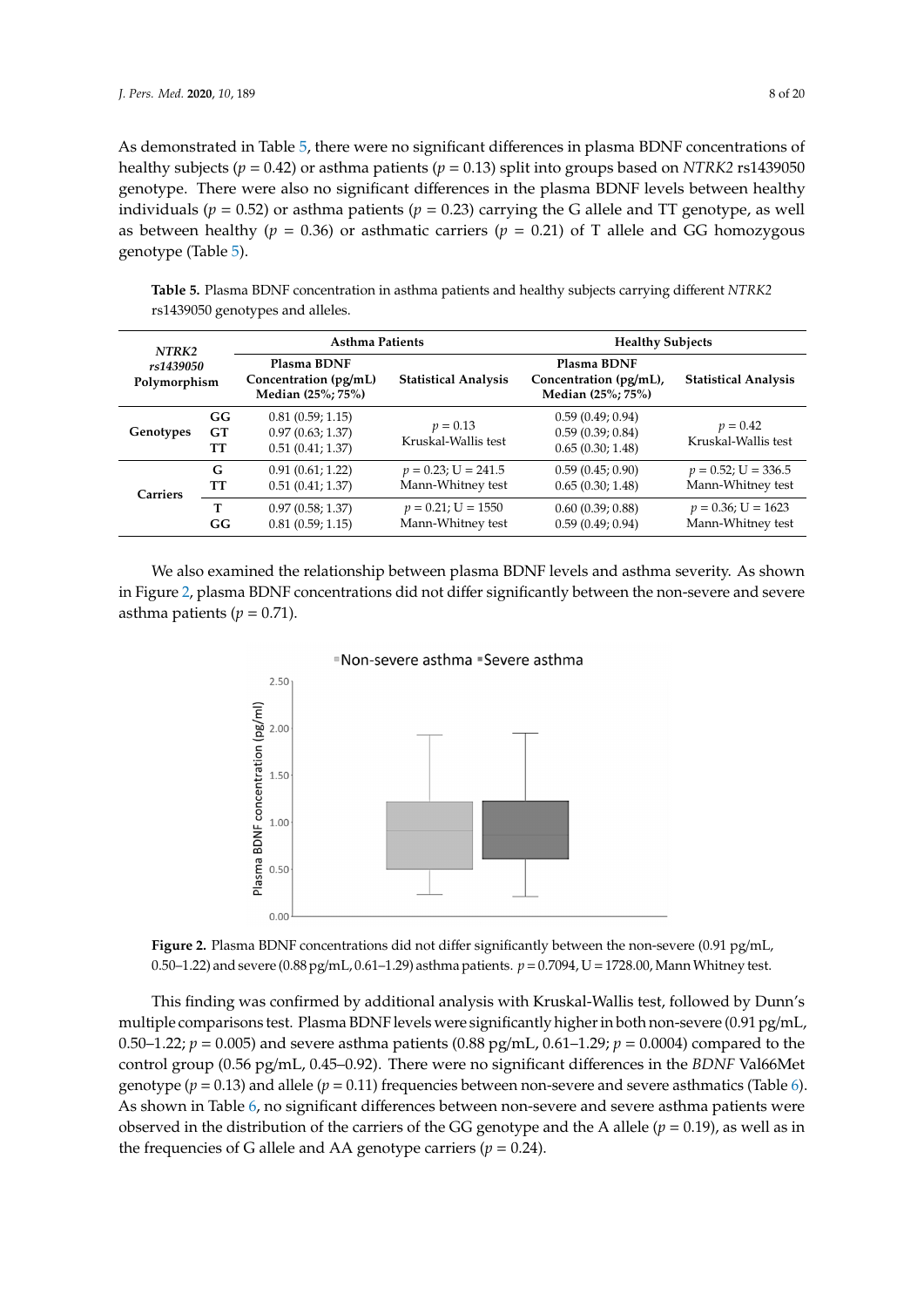| <b>BDNF Val66Met</b><br>Polymorphism |              | Non-Severe Asthma Patients,<br>$n$ (%) | Severe Asthma Patients,<br>$n$ (%) | <b>Statistical Analysis</b>    |
|--------------------------------------|--------------|----------------------------------------|------------------------------------|--------------------------------|
|                                      | AA           | 0(0.00)                                | 3(4.92)                            |                                |
| Genotypes                            | AG           | 19 (32.20)                             | 24 (39.34)                         | $p = 0.13;$<br>$\chi^2 = 4.04$ |
|                                      | GG           | 40 (67.80)                             | 34 (55.74)                         | $x^2$ -test                    |
| <b>Alleles</b>                       | $\mathbf{A}$ | 19 (16.10)                             | 30(24.59)                          | $p = 0.11$                     |
|                                      | G            | 99 (73.90)                             | 92 (75.41)                         | Fisher's exact test            |
|                                      | $\mathbf{A}$ | 19 (32.20)                             | 27 (44.26)                         | $p = 0.19$                     |
| Carriers                             | GG           | 40 (67.80)                             | 34 (55.74)                         | Fisher's exact test            |
|                                      | G            | 59 (100.00)                            | 58 (95.08)                         | $p = 0.24$                     |
|                                      | AA           | 0(0.00)                                | 3(4.92)                            | Fisher's exact test            |

<span id="page-8-0"></span>**Table 6.** Distribution of genotypes, alleles and carriers of *BDNF* Val66Met polymorphism in non-severe and severe asthma patients.

Moreover, there were no significant differences in the *NTRK2* rs1439050 genotype ( $p = 0.56$ ) and allele  $(p = 1.00)$  frequencies between the non-severe and severe asthma patients (Table [7\)](#page-8-1). As demonstrated in Table [7,](#page-8-1) no significant differences between the non-severe and severe asthma patients were detected in the distribution of the carriers of the TT genotype and the G allele ( $p = 0.43$ ), as well as in the frequencies of T allele and GG genotype carriers ( $p = 0.72$ ).

<span id="page-8-1"></span>**Table 7.** Distribution of genotypes, alleles and carriers of *NTRK2* rs1439050 polymorphism in non-severe and severe asthma patients.

| NTRK2 rs1439050<br>Polymorphism |          | Non-Severe Asthma Patients,<br>$n$ (%) | Severe Asthma Patients,<br>$n$ (%) | <b>Statistical Analysis</b> |
|---------------------------------|----------|----------------------------------------|------------------------------------|-----------------------------|
|                                 | GG       | 33(55.93)                              | 32 (52.46)                         | $p = 0.56;$<br>$x^2 = 1.16$ |
| Genotypes                       | GT<br>TT | 22 (37.29)<br>4(6.78)                  | 27 (44.26)<br>2(3.28)              | $x^2$ -test                 |
|                                 |          |                                        |                                    |                             |
| <b>Alleles</b>                  | G<br>т   | 88 (74.58)<br>30(25.42)                | 91 (74.59)<br>31(25.41)            | $p = 1.00$                  |
|                                 |          |                                        |                                    | Fisher's exact test         |
|                                 | G        | 55 (93.22)                             | 59 (96.72)                         | $p = 0.43$                  |
| <b>Carriers</b>                 | тт       | 4(6.78)                                | 2(3.28)                            | Fisher's exact test         |
|                                 | т        | 26 (44.07)                             | 29 (47.54)                         | $p = 0.72$                  |
|                                 | GG       | 33 (55.93)                             | 32 (52.46)                         | Fisher's exact test         |

Asthma patients demonstrated high heterogeneity in their clinical symptoms and phenotypes as evidenced by the data in their medical records (summarized in Table [8\)](#page-9-0). A positive correlation  $(p = 0.023, r = 0.21)$  was observed between plasma BDNF concentration and duration of disease in asthma patients (Table [8\)](#page-9-0), although this result was not significant after correcting for multiple testing. On the other hand, asthma patients with a history of pneumonia (0.69 pg/mL, 0.48–0.92) had nominally lower plasma BDNF concentrations (*p* = 0.026) in comparison to asthma patients who had previously never developed pneumonia (0.95 pg/mL, 0.61–1.29). Plasma BDNF concentrations were nominally higher ( $p = 0.025$ ) in asthma patients with nasal polyps (1.12 pg/mL, 0.72–1.35) versus those without  $(0.81 \text{ pg/mL}, 0.58-1.15)$ . Furthermore, asthma patients with sensitivity to aspirin  $(1.22 \text{ pg/mL}, 0.93-1.77)$ had significantly higher BDNF levels in plasma ( $p = 0.009$ ) than asthma patients lacking aspirin sensitivity (0.84 pg/mL, 0.57–1.18) (Table [8\)](#page-9-0).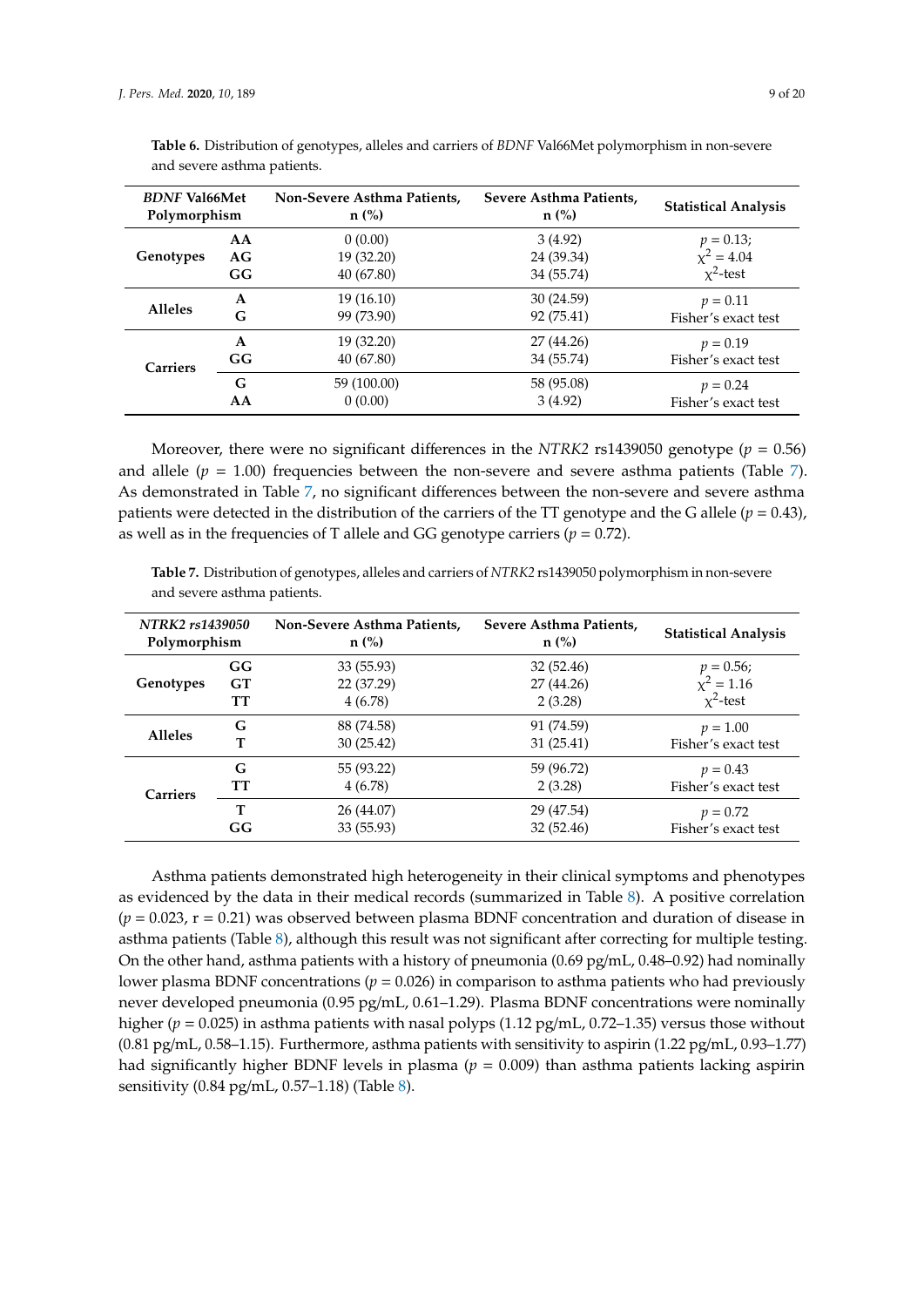| <b>Clinical Characteristics</b>      | Median (25%; 75%)      | Plasma BDNF Concentration (pg/mL)              |
|--------------------------------------|------------------------|------------------------------------------------|
| Total Serum IgE (IU/mL)              | 191.00 (43.00; 398.00) | $p = 0.50$ ; Spearman correlation $r = -0.06$  |
| Blood eosinophils $(x109/L)$         | 0.215(0.10; 0.40)      | $p = 0.69$ ; Spearman correlation $r = 0.04$   |
| Blood neutrophils $(x109/L)$         | 4.560 (3.62; 6.30)     | $p = 0.92$ ; Spearman correlation $r = -0.01$  |
| FeNO (ppb)                           | 34.00 (14.28; 67.75)   | $p = 0.98$ ; Spearman correlation $r = -0.002$ |
| $FEV1$ (% of predicted value)        | 74.90 (54.28; 90.08)   | $p = 0.41$ ; Spearman correlation $r = 0.07$   |
| FVC (% of predicted value)           | 88.50 (75.08; 101.80)  | $p = 0.65$ ; Spearman correlation $r = -0.04$  |
| PEF (% of predicted value)           | 77.05 (57.25; 95.52)   | $p = 0.58$ ; Spearman correlation $r = -0.05$  |
| $DICO$ $\left(\frac{9}{6}\right)$    | 83.30 (73.68; 95.35)   | $p = 0.055$ : Spearman correlation $r = -0.17$ |
| Duration of disease (years)          | 13.50 (8.00; 29.00)    | $p = 0.023$ ; Spearman correlation $r = 0.21$  |
| Comorbidities (n)                    | 2.00(1.25; 4.00)       | $p = 0.35$ ; Spearman correlation $r = 0.08$   |
| <b>Clinical Characteristics</b>      | $n$ (%)                | Plasma BDNF Concentration (pg/mL)              |
| Penicillin allergy                   | 25 (20.83)             | $p = 0.18$ ; U = 977.50; Mann-Whitney test     |
| Nutritive allergy                    | 12 (10.00)             | $p = 0.10$ ; U = 458.50; Mann-Whitney test     |
| Animal dander/feather allergy        | 18 (15.00)             | $p = 0.31$ ; U = 779.00; Mann-Whitney test     |
| Dust allergy                         | 51 (42.50)             | $p = 0.06$ ; U = 1408.00; Mann-Whitney test    |
| Pollen allergy                       | 53 (44.17)             | $p = 0.72$ ; U = 1709.00; Mann-Whitney test    |
| Fungal/mold allergy                  | 9(7.50)                | $p = 0.28$ ; U = 390.50; Mann-Whitney test     |
| Early onset asthma (age < 12 years)  | 21 (17.50)             | $p = 0.12$ ; U = 817.00; Mann-Whitney test     |
| History of pneumonia                 | 21 (17.50)             | $p = 0.026$ ; U = 718.00; Mann-Whitney test    |
| <b>Emergency intervention (ever)</b> | 89 (74.17)             | $p = 0.53$ ; U = 1274.00; Mann-Whitney test    |
| Hospitalization for asthma (ever)    | 58 (48.33)             | $p = 0.70$ ; U = 1724.00; Mann-Whitney test    |
| Nasal polyps                         | 27 (22.50)             | $p = 0.025$ ; U = 891.00; Mann-Whitney test    |
| Aspirin sensitivity                  | 11(9.17)               | $p = 0.009$ ; U = 314.00; Mann-Whitney test    |
| Allergen specific immunotherapy      | 15(12.50)              | $p = 0.99$ ; U = 787.00; Mann-Whitney test     |
| Oral corticosteroid therapy          | 30 (25.00)             | $p = 0.58$ ; U = 1258.00; Mann-Whitney test    |
| <b>Biological therapy</b>            | 20 (16.67)             | $p = 0.80$ ; U = 962.50; Mann-Whitney test     |

<span id="page-9-0"></span>**Table 8.** The association of plasma BDNF concentration with clinical characteristics in asthma patients.

DLCO = diffusing capacity of lung for carbon monoxide; FeNO = fractional exhaled nitric oxide; FEV<sub>1</sub> = forced expiratory volume in one second;  $FVC =$  forced vital capacity;  $IgE =$  immunoglobulin E;  $PEF =$  peak expiratory flow;  $ppb =$  parts per billion.

In addition, we investigated the plasma BDNF concentrations in various asthma phenotypes. As shown in Table [9,](#page-9-1) we found no differences in the plasma BDNF concentrations between asthma patients with T2-high and T2-low ( $p = 0.43$ ), non-allergic and allergic ( $p = 0.41$ ), and eosinophilic versus non-eosinophilic asthma (*p* = 0.54) phenotypes. However, patients with AERD demonstrated nominally higher plasma BDNF concentrations ( $p = 0.017$ ) than those without AERD (Table [9\)](#page-9-1).

**Table 9.** Plasma BDNF concentration in patients with different asthma phenotypes.

<span id="page-9-1"></span>

| Asthma<br><b>Phenotypes</b> | Plasma BDNF Concentration (pg/mL)<br>Median (25%, 75%) | <b>Statistical</b><br>Analysis     |
|-----------------------------|--------------------------------------------------------|------------------------------------|
| T2-high $(n = 94)$          | 0.91(0.60; 1.30)                                       | $p = 0.43;$                        |
| $T2$ -low $(n = 26)$        | 0.82(0.42; 1.14)                                       | $U = 1097.00$<br>Mann-Whitney test |
| Non-allergic $(n = 42)$     | 0.98(0.60; 1.29)                                       | $p = 0.41;$                        |
| Allergic $(n = 78)$         | 0.82(0.58; 1.20)                                       | $U = 1487.00$<br>Mann-Whitney test |
| Non-eosinophilic $(n = 73)$ | 0.92(0.54; 1.20)                                       | $p = 0.54$ ;                       |
| Eosinophilic $(n = 47)$     | 0.88(0.61; 1.34)                                       | $U = 1602.00$<br>Mann-Whitney test |
| Non-AERD $(n = 111)$        | 0.85(0.58; 1.18)                                       | $p = 0.017$ ;                      |
| $AERD (n = 9)$              | 1.22(0.92; 2.05)                                       | $U = 262.00$<br>Mann-Whitney test  |

AERD = aspirin-exacerbated respiratory disease.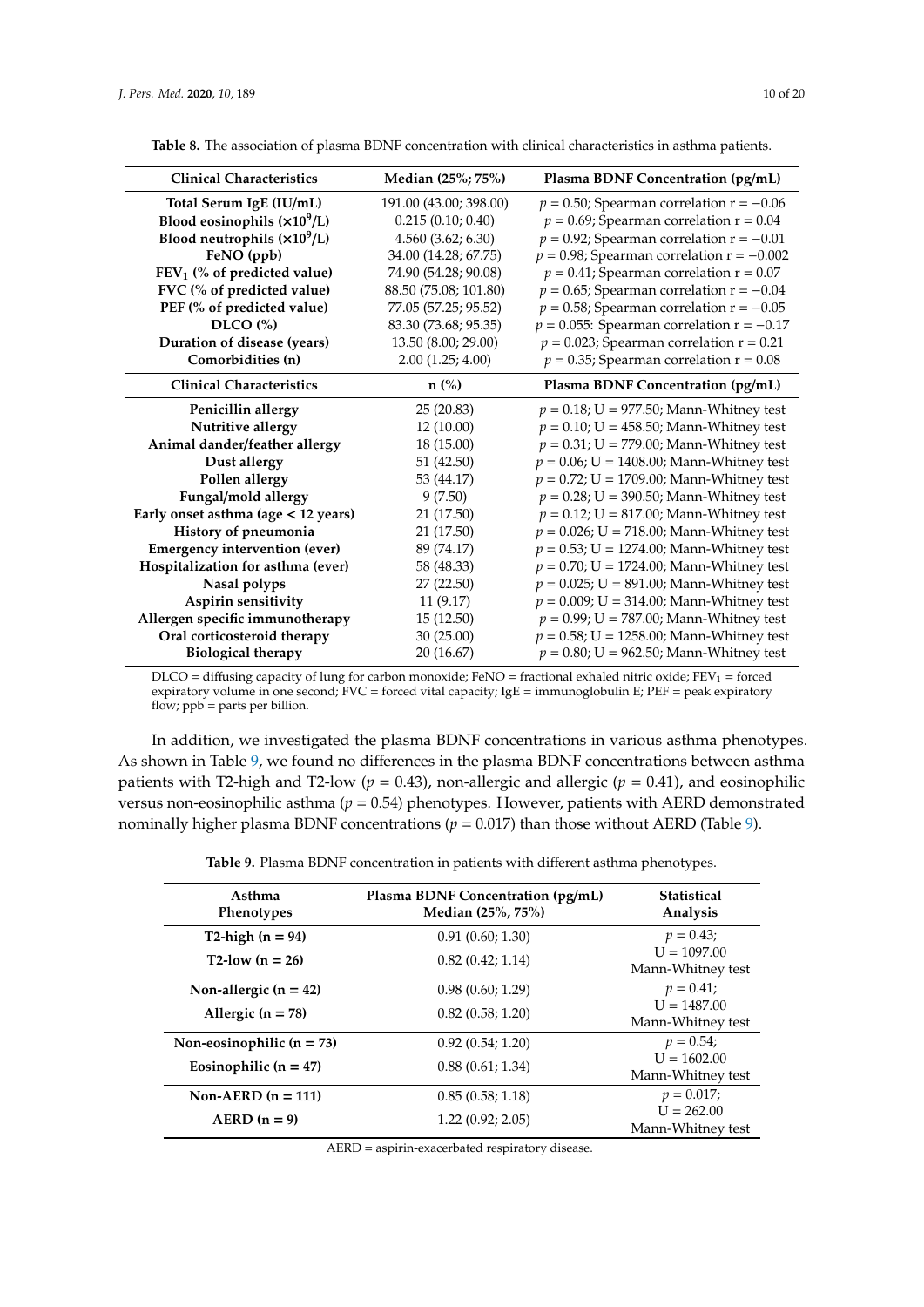There were no significant differences in the distribution of the *BDNF* Val66Met genotypes ( $p = 0.50$ ), alleles ( $p = 0.44$ ), GG vs. A allele carriers ( $p = 0.49$ ), and AA vs. G carriers ( $p = 1.00$ ) between asthma patients with T2-high and T2-low phenotypes. In addition, the frequencies of *BDNF* Val66Met genotypes  $(p = 0.27)$ , alleles  $(p = 0.18)$ , GG vs. A allele carriers  $(p = 0.24)$ , and AA vs. G carriers  $(p = 0.55)$  were not significantly different between non-allergic and allergic asthma patients. Moreover, we observed no significant differences in the frequencies of *BDNF* Val66Met genotypes (*p* = 0.60), alleles (*p* = 0.62), GG vs. A allele carriers ( $p = 0.71$ ), as well as AA vs. G carriers ( $p = 0.56$ ), between patients with and without eosinophilic asthma. There were also no significant differences in the distribution of the *BDNF* Val66Met genotypes ( $p = 0.86$ ), alleles ( $p = 1.00$ ), GG vs. A allele carriers ( $p = 1.00$ ), as well as AA vs. G carriers ( $p = 1.00$ ), between asthma patients with and without AERD (data available on request).

The distribution of the *NTRK2* rs1439050 genotypes ( $p = 0.14$ ), alleles ( $p = 0.07$ ), GG vs. T allele carriers ( $p = 0.55$ ), and TT vs. G carriers ( $p = 0.34$ ) was not significantly different between asthma patients with T2-high and T2-low phenotypes. Moreover, we observed no significant differences in the frequencies of *NTRK2* rs1439050 genotypes ( $p = 0.09$ ), alleles ( $p = 0.06$ ), GG vs. T allele carriers ( $p = 0.13$ ), and TT vs. G carriers  $(p = 0.09)$  between non-allergic and allergic asthma patients. The frequencies of *NTRK2* rs1439050 genotypes (*p* = 0.78), alleles (*p* = 0.76), GG vs. T allele carriers (*p* = 0.58), as well as TT vs. G carriers ( $p = 1.00$ ) were not significantly different between patients with and without eosinophilic asthma. In addition, asthma patients with and without AERD did not differ in their distribution of the *NTRK2* rs1439050 genotypes (*p* = 0.77), alleles (*p* = 1.00), GG vs. T allele carriers (*p* = 1.00), as well as TT vs. G carriers  $(p = 1.00)$  (data available on request).

#### **4. Discussion**

To the best of our knowledge, the present study is the first to investigate the plasma BDNF, *BDNF* Val66Met and *NTRK2* rs1439050 polymorphisms in adult asthma patients and healthy control subjects of the same ethnic and racial background (i.e., Croatian Caucasians). Our findings, demonstrating that control subjects were significantly younger than asthma patients and consisted mainly of men, are in line with the data about blood donors in Croatia, with a median age of 37–40 years and a male predominance of 83.9% [\[44](#page-16-15)[,45\]](#page-17-0). The results of our study, showing that the asthma group was older and consisted predominantly of females, are in keeping with the literature reporting that after puberty, women continue to have a higher burden of asthma than males, and this trend continues well into the 5th decade of life [\[46,](#page-17-1)[47\]](#page-17-2). In addition, it is not surprising that the observed age difference is due to the significantly older individuals in the group of severe asthma patients, considering the fact that asthma is more severe in older adults and in patients with longer asthma duration [\[48\]](#page-17-3). Our results showing that healthy subjects actively smoked more than asthma patients are not unexpected since many asthma patients (30.83% in our study) quit smoking because of more severe asthma symptoms, in addition to the benefit of smoking cessation in improving lung function [\[49\]](#page-17-4). The observed 34.17% of smokers in the control group is consistent with the smoking frequency (37.45%) in the general population of Croatia [\[50\]](#page-17-5). On the other hand, the 8.33% of active smokers in the asthma group are in line with the reports of smoking among asthma patients in Brazil and Spain, but much lower than what is seen in many other countries [\[51\]](#page-17-6).

Regarding BDNF concentration in plasma, our findings are in agreement with the results of our previous study showing no significant effects of age, gender, BMI, or smoking on plasma BDNF values [\[52\]](#page-17-7). On the other hand, the study of Pillai et al. (2012) found a negative correlation of plasma BDNF levels with age, as well as lower plasma BDNF levels in females than males, possibly because of the weight differences; however, there was no correlation between BDNF plasma concentration and BMI [\[53\]](#page-17-8). In contrast to our data, Lommatzsch et al. (2005) reported a decrease in BDNF levels with increasing age or body weight, and there was a negative correlation of plasma BDNF values with BMI [\[54\]](#page-17-9). However, similar to our findings of nominally lower plasma BDNF levels in female versus male healthy subjects, women displayed lower platelet BDNF concentrations in comparison to men in the aforementioned study; although, when matched for weight, there were no significant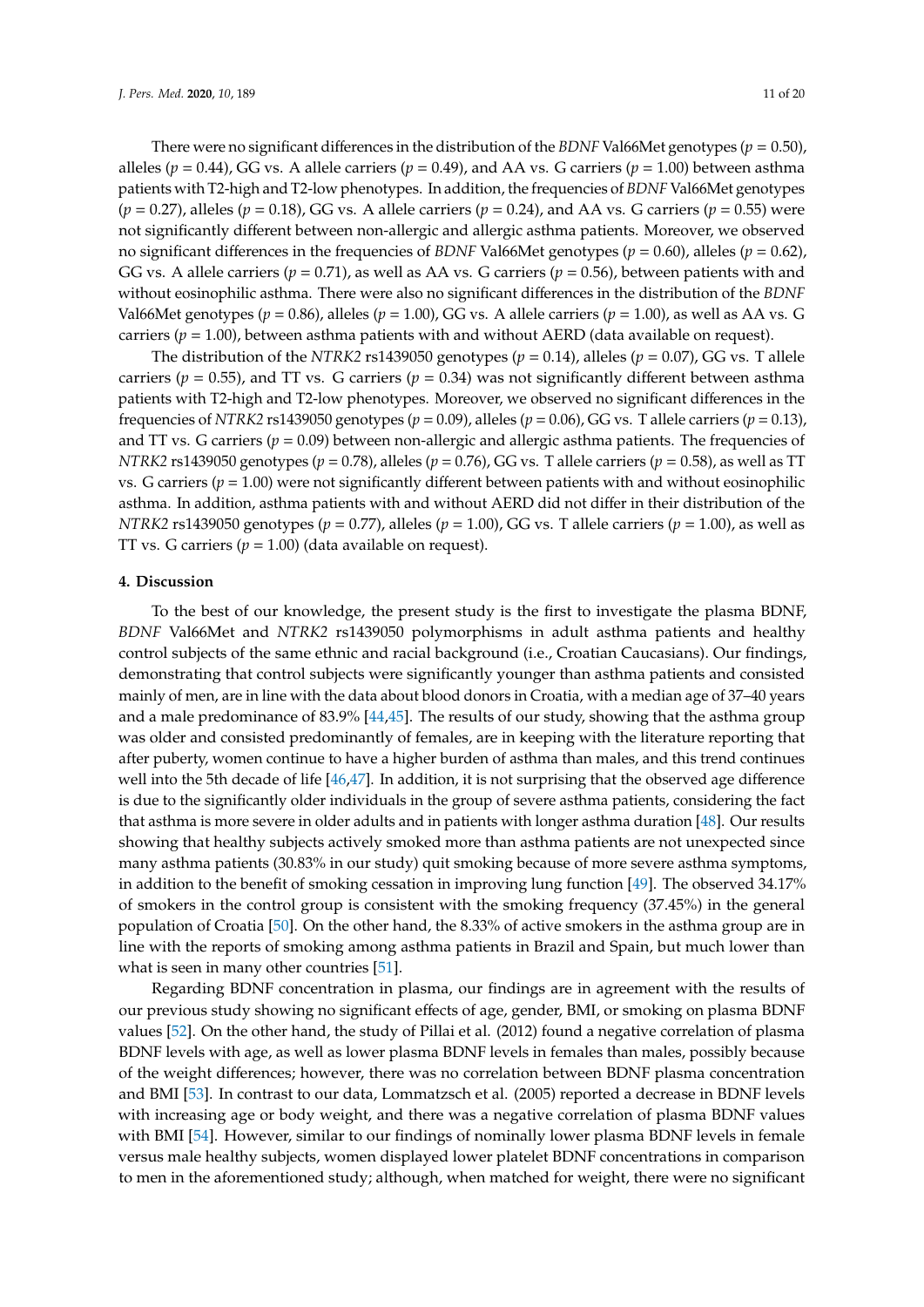gender differences regarding BDNF plasma levels [\[54\]](#page-17-9). Therefore, it is plausible that the nominally lower plasma BDNF levels seen in our female healthy subjects, showing no significant differences after correction for multiple testing, could be due to the lower weight of women than men in the control group. Regarding the association between smoking and BDNF levels, there are discrepancies in the literature, demonstrating lower [\[55\]](#page-17-10), higher [\[56\]](#page-17-11), or unchanged [\[57\]](#page-17-12) concentrations of BDNF in the serum or plasma of smokers compared to nonsmokers. Though these reports on circulating concentrations of BDNF are inconclusive, it is important to recognize that cigarette smoke, at least partly through oxidative stress, has been shown to increase the expression of BDNF and its receptors in airway smooth muscle cells [\[58\]](#page-17-13). This smoke-induced enhancement of neurotrophin release and signaling may also occur in other cell types (e.g., epithelium and immune cells), thus contributing to variations in both circulating and local concentrations [\[58\]](#page-17-13). Given that BDNF itself mediates both short-term and long-term effects on airway smooth muscle cells after cigarette smoke exposure [\[58\]](#page-17-13), we surmise that the BDNF levels of the former smokers in the non-smoking cohorts of our study may have off-set any potential differences in the BDNF concentrations of the never-smokers in both the asthma and control groups.

Our finding that asthma patients had significantly higher concentrations of plasma BDNF than healthy individuals is in contrast to earlier studies that reported no differences in the serum and sputum BDNF levels between healthy subjects and patients with asthma [\[23,](#page-15-18)[24\]](#page-15-16). Nevertheless, our data are in line with the report on increased BDNF levels in the serum, platelets, and plasma of asthma patients compared to the control group [\[21,](#page-15-15)[59\]](#page-17-14). It has also been shown that children with moderate and severe asthma had higher plasma BDNF levels than age-matched control subjects [\[22\]](#page-15-19). Moreover, the study of Freeman et al. (2017) demonstrated higher BDNF expression and secretion in airway smooth muscle of asthma patients compared to patients without asthma [\[60\]](#page-17-15).

A recent study, showing higher amounts of mature BDNF in the sputum of patients with severe asthma in comparison to healthy subjects, has suggested a possible association of BDNF expression with asthma severity [\[61\]](#page-17-16). However, our investigation found that while both the non-severe and severe asthma patients had significantly higher plasma BDNF concentrations than the control subjects, there was no difference in the plasma BDNF levels between these groups of asthma patients. Therefore, our findings imply that BDNF could serve as a potential biomarker of asthma, but not asthma severity. This is in contrast to the previously reported data suggesting BDNF as a potential biomarker for clinical severity of asthma in children [\[22\]](#page-15-19). These discrepancies might be explained by the fact that Muller et al. (2010) compared the plasma BDNF of pediatric patients categorized into three groups based on asthma severity (mild, moderate, and severe) [\[22\]](#page-15-19), whereas our study examined the plasma BDNF levels of non-severe (mild and moderate) versus severe asthma in adult patients.

On the other hand, the findings of our study are in line with the data of Szczepankiewicz et al. (2012), demonstrating similar serum BDNF levels in children with asthma of different severity, regardless of symptom activity [\[62\]](#page-17-17). Although differences in plasma BDNF concentration between non-severe and severe asthma patients were not observed in our study, there was a nominally positive correlation between plasma BDNF concentration and duration of asthma. The latter is usually also related to the severity of the disease. However, some studies reported no correlation of serum BDNF levels with asthma duration [\[63\]](#page-17-18).

In our study, asthma patients with a history of pneumonia had nominally lower plasma BDNF concentrations in comparison to asthma patients who had never developed pneumonia. Lommatsch and co-authors (2007), however, reported markedly reduced BDNF concentrations in the serum and platelets, but not plasma, of patients with acute bacterial lower respiratory tract infection, with normalization to control BDNF levels after antibiotic treatment [\[64\]](#page-17-19). Previous studies regarding the effect of viral infections on peripheral BDNF levels were contradictory, with the most recent research by Azoulay et al. (2020) revealing lower serum BDNF levels in patients with severe or moderate SARS-CoV-2 infection, followed by restoration of BDNF levels as patients recovered [\[65\]](#page-18-0).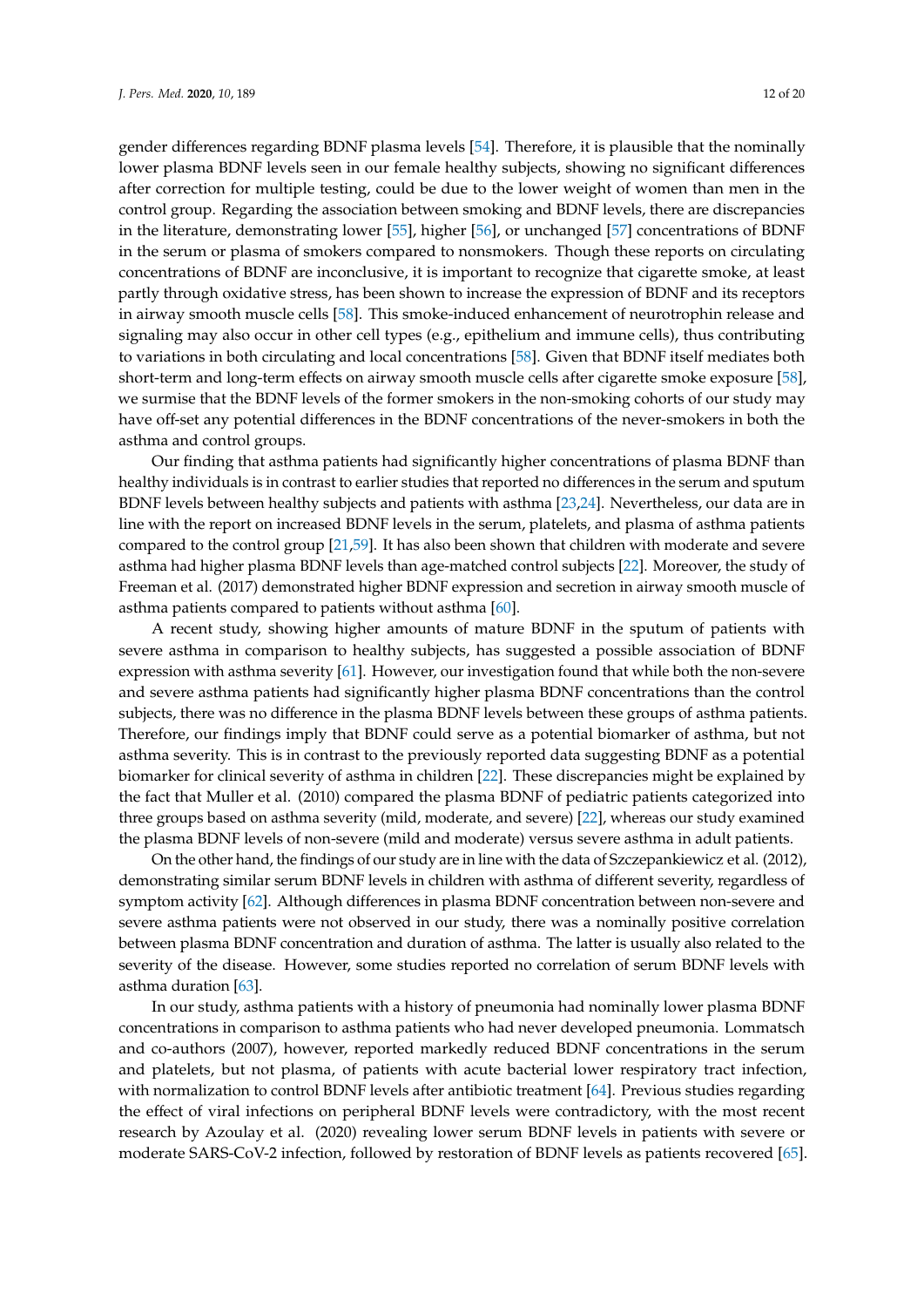Further research is required to clarify the acute and long-term effects of respiratory tract infections on peripheral BDNF levels in the general population, and specifically, in asthma patients.

Interestingly, we observed the opposite trend of increased plasma BDNF levels in asthma patients with nasal polyps, as well as in those with aspirin sensitivity. As pertains to nasal polyps, Coffey et al. (2009) contrarily reported a decreased mean BDNF concentration, albeit in the sinus mucosa of patients with chronic rhinosinusitis compared to controls, and patients with nasal polyps had the most significant decrease [\[66\]](#page-18-1). On the other hand, our results are consistent with the findings of Jornot and colleagues (2007) in nasal polyps, showing that polyp epithelial cells expressed higher BDNF levels compared to turbinate-derived cells, and that BDNF secretion and production were markedly increased in response to pro-inflammatory cytokines [\[67\]](#page-18-2). As far as we are aware, there are currently no published data on BDNF levels in relation to aspirin sensitivity. More research is needed to define the role of BDNF in nasal polyps and aspirin sensitivity in asthma.

When patients were subdivided into those with or without AERD according to the presence or absence of the triad of clinical features (asthma, recurrent nasal polyps, and sensitivity to aspirin or other NSAIDs), nominally higher BDNF levels were observed in patients with AERD. To the best of our knowledge, there are no published data on BDNF levels in AERD patients. The importance of this asthma phenotype is underscored by the increased associated morbidity and costs, as well as its prevalence of 7.15% in asthma patients, as confirmed in our study (7.5%), and 14.89% in patients with severe asthma [\[68\]](#page-18-3).

Plasma BDNF concentrations in our study did not differ significantly between the non-allergic and allergic asthma patients. This finding is in keeping with the study demonstrating no differences in the serum BDNF levels between patients with allergic asthma and healthy individuals [\[23\]](#page-15-18), or between children with allergic asthma and those without an atopic background [\[62\]](#page-17-17), as well as with the report of no association between atopy and BDNF concentrations in the serum of patients with chronic cough [\[24\]](#page-15-16). However, our results did not mirror earlier studies showing that patients with allergic asthma have higher BDNF levels compared to control subjects [\[21,](#page-15-15)[59\]](#page-17-14). Virchow et al. (1998) reported that BDNF is produced endobronchially following allergen provocation, suggesting a contribution to the pathogenesis of asthma [\[69\]](#page-18-4). In contrast to the study demonstrating lower amounts of BDNF in the eosinophil lysates of allergic asthma patients than control subjects [\[70\]](#page-18-5), or the report on higher total BDNF in subjects with sputum eosinophilia [\[61\]](#page-17-16), our study observed no differences in the plasma BDNF concentration between patients with and without eosinophilic asthma. As far as we are aware, our work is the first to compare the plasma BDNF levels between T2-low and T2-high asthma patients; therefore, our results showing no differences could not be evaluated against the literature data.

The *BDNF* Val66Met polymorphism has previously been associated with asthma in children of Chinese Han [\[7](#page-15-3)[,30\]](#page-16-16) and Slovak origin [\[15\]](#page-15-17); whereas a recent meta-analysis has suggested that the G allele of *BDNF* Val66Met polymorphism is potentially associated with asthma risk in Caucasians [\[71\]](#page-18-6). However, in our study, no significant differences in the frequencies of *BDNF* Val66Met genotypes, alleles or carriers were found between the asthma patients and control group. Our findings are consistent with reports of no association of *BDNF* Val66Met polymorphism with the presence of asthma in children [\[28\]](#page-16-3), as well as with asthma-related phenotypes in families with asthma [\[29\]](#page-16-17), suggesting that this *BDNF* gene variation does not contribute significantly to asthma susceptibility or severity. However, the same group of authors later reported that *BDNF* Val66Met polymorphism in a haplotype (TTGC) with three other *BDNF* polymorphisms may contribute to asthma susceptibility, but does not influence asthma severity [\[72\]](#page-18-7). These findings are in agreement with our study, which found no significant differences in the frequencies of *BDNF* Val66Met genotypes, alleles, and carriers between non-severe and severe asthma patients. In contrast, the study of Zeilinger et al. (2009) suggested that *BDNF* Val66Met polymorphism contributes to the severe forms of asthma [\[31\]](#page-16-18).

Regarding *BDNF* Val66Met polymorphism, it has been shown that the Met variant alters the intracellular trafficking and packaging of pro-BDNF, resulting in reduced secretion of the mature BDNF [\[25,](#page-16-0)[73\]](#page-18-8). However, various studies reported contradictory findings about the possible influence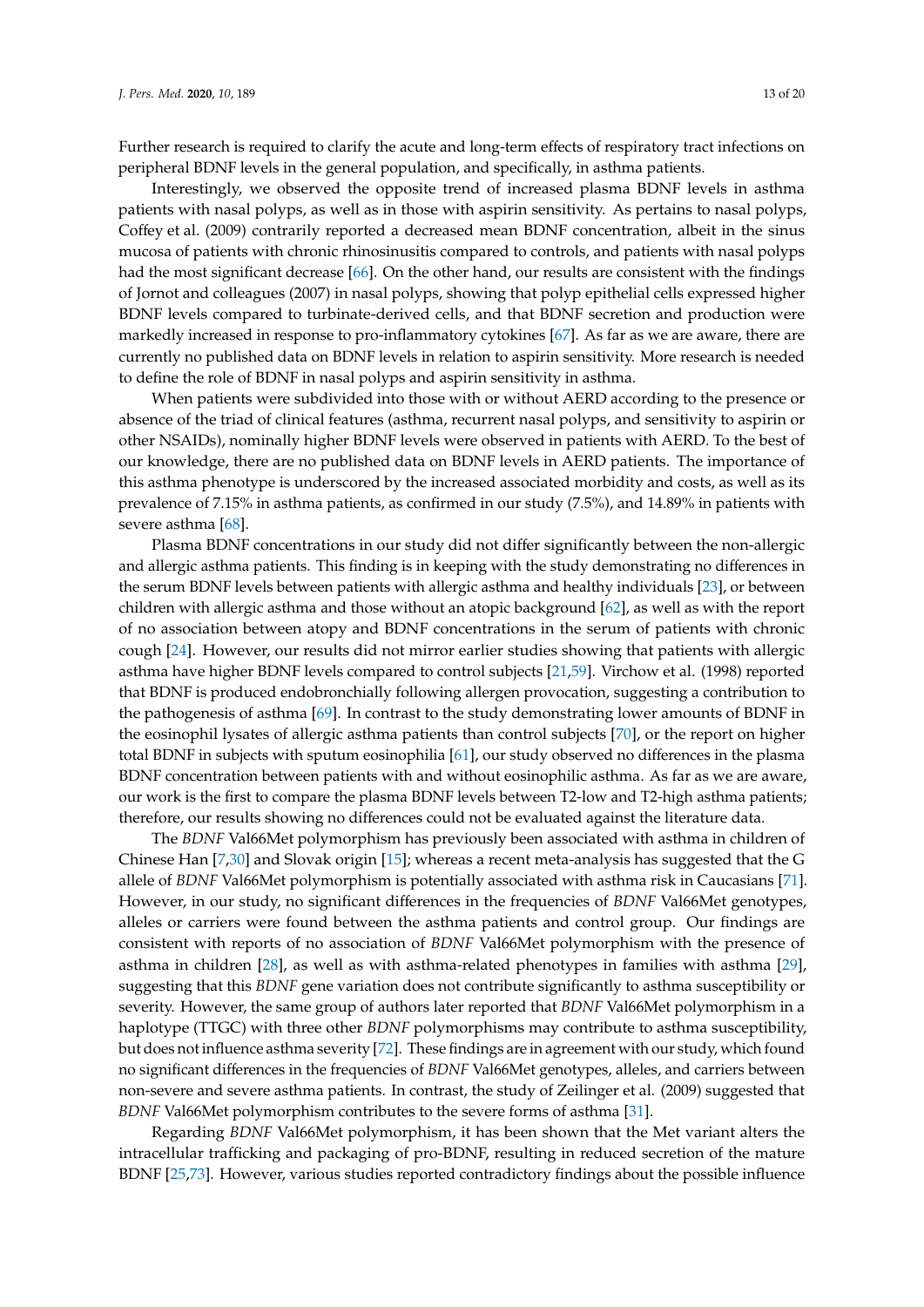of functional *BDNF* Val66Met polymorphism on BDNF levels, demonstrating that carriers of the Met allele have decreased [\[74\]](#page-18-9), increased [\[75\]](#page-18-10), or unchanged [\[76\]](#page-18-11) serum BDNF levels. In our study, healthy individuals carrying the Met allele had significantly lower plasma BDNF levels in comparison to the carriers of the Val/Val genotype, supporting the findings that *BDNF* Val66Met polymorphism influences BDNF concentration in plasma. On the other hand, this association was not found in asthma patients, as no significant differences in plasma BDNF levels were observed when the patients were subdivided according to *BDNF* Val66Met genotypes and carriers. Our results in asthma patients are in agreement with the data showing that *BDNF* Val66Met variants do not affect the BDNF serum levels in children with asthma [\[32\]](#page-16-4). It is possible that in patients with asthma, due to the complex pathophysiology of this disease, other factors predominantly influence BDNF plasma levels, masking the effect of the functional *BDNF* Val66Met polymorphism.

In the present study, there were no differences in the distribution of *BDNF* Val66Met genotypes, alleles or carriers between the non-allergic and allergic asthma patients. This is in line with the reported lack of difference in the genotype distribution for clinical atopy between asthmatic patients and healthy subjects [\[28\]](#page-16-3), and with no association of *BDNF* Val66Met polymorphism with asthma-related atopy [\[29\]](#page-16-17) or asthma and any atopic disease in the cross-sectional study population [\[31\]](#page-16-18). In contrast, some reports have suggested an important contribution of *BDNF* variations in the predisposition and progression of allergic diseases [\[77](#page-18-12)[,78\]](#page-18-13). To the best of our knowledge, the distribution of *BDNF* Val66Met variants among different asthma phenotypes (T2-low vs. T2-high, eosinophilic vs. non-eosinophilic, and AERD vs. non-AERD) has not been investigated so far; therefore, our results showing no differences could not be discussed here in relation to the available literature.

Our study observed no differences in the distribution of *NTRK2* rs1439050 genotypes, alleles, and carriers between healthy subjects and asthma patients, and between patients of different asthma severity or phenotypes. To the best of our knowledge, the association of *NTRK2* rs1439050 polymorphism with asthma, its severity and particular phenotypes has not been explored so far. However, some studies have examined other polymorphic variants within genes encoding neurotrophic receptors, including *TrkB* gene in asthma [\[20,](#page-15-14)[32\]](#page-16-4). Some of the studied polymorphisms represent functional variants that may affect TrkB receptor expression. Higher TrkB expression has been found in asthma patients compared to healthy controls [\[20,](#page-15-14)[60\]](#page-17-15), and in bronchial eosinophils after segmental allergen provocation [\[79\]](#page-18-14), but no differences in TrkB expression were observed between healthy subjects and patients with allergies in peripheral blood mononuclear cells [\[80\]](#page-18-15). Markedly increased mRNA levels of *TrkB* have also been detected in the inflamed lung tissue of a murine model of asthma [\[81\]](#page-18-16). In addition, cigarette smoke has been shown to be a potent inducer of TrkB expression and signaling in airway smooth muscle [\[58\]](#page-17-13), thus contributing to airway hyperresponsiveness in allergic asthma [\[82\]](#page-18-17). In addition to the TrkB receptor levels, polymorphic variants of neurotrophic receptor genes might also affect the concentrations of unbound/active BDNF protein. However, similar to the findings of Szczepankiewicz et al. [\[32\]](#page-16-4), in our study plasma BDNF levels were not influenced by *NTRK2* rs1439050 polymorphism in both healthy individuals and asthma patients.

It is important to acknowledge several limitations of the present study. First, control subjects and asthma patients were not matched in their demographic parameters, such as age, gender, and smoking status. Another limitation of this study is that we did not gather any data about the physical activity and/or exercise regimen of the enrolled subjects. Specifically, increased peripheral lactate levels following high intensity exercise have been associated with increased peripheral BDNF concentrations [\[83\]](#page-18-18). Therefore, future studies should take into account the physical activity of participants and its potential influence on plasma BDNF levels. Moreover, the exclusion criteria of this study were quite restrictive and future studies should be conducted on much larger samples of asthma patients, taking into account the effects of comorbidities and medications, to reflect the real-world data. As the role of depression in asthma is an ongoing area of research [\[84–](#page-19-0)[86\]](#page-19-1), it would be important to also incorporate these patients in future studies. On the other hand, the present study included an adequate number of participants in order to have statistical power and to observe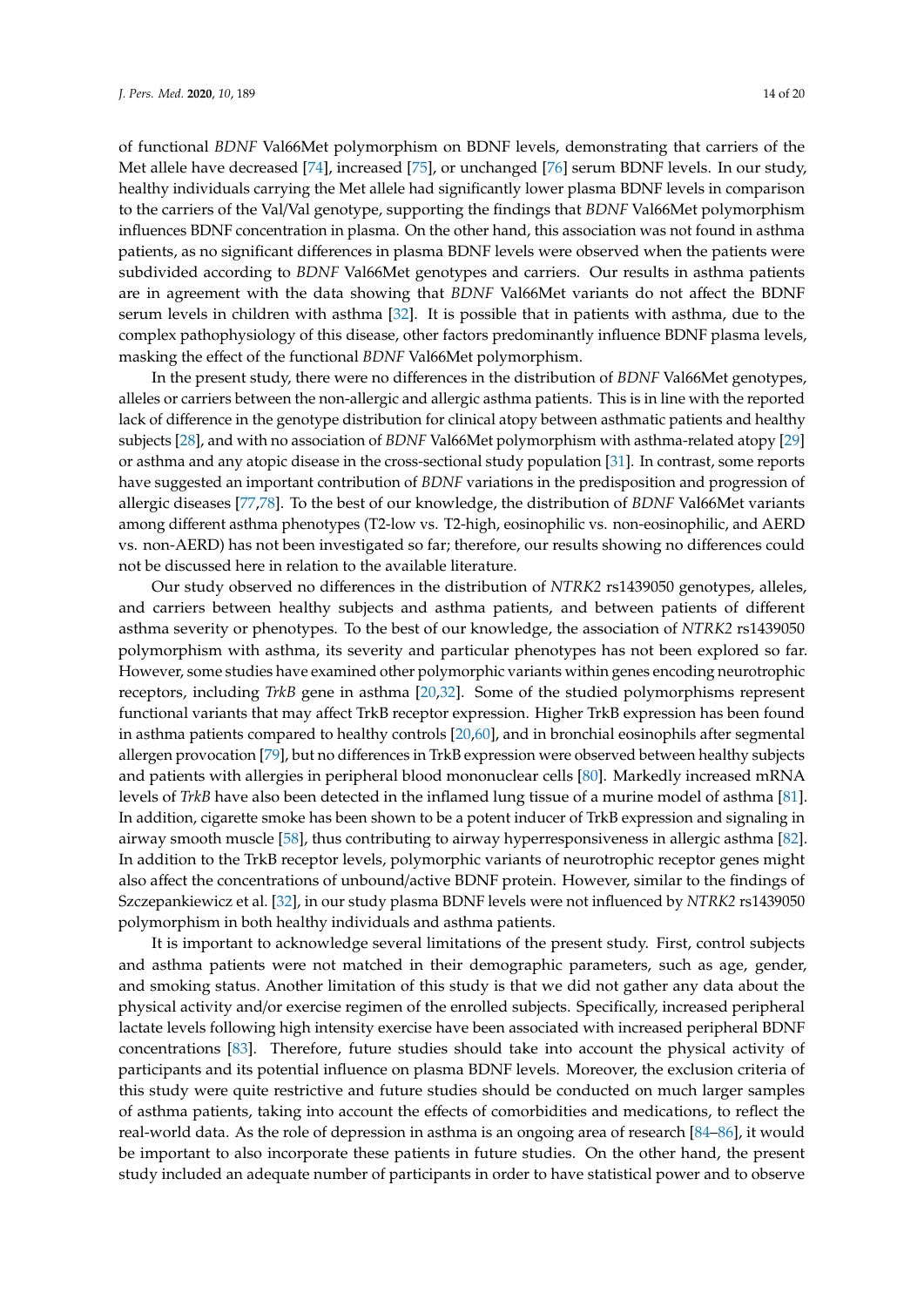statistically significant associations. Another strength of the current study is that it enrolled an ethnically homogenous population, consisting of Caucasian Croatians, which is especially important for genetic studies. Additionally, this study took into consideration asthma severity and several asthma phenotypes (T2-high and T2-low, non-allergic and allergic, non-eosinophilic, and eosinophilic, as well as non-AERD and AERD), which have not been covered adequately in previous studies and should be studied more extensively in the future.

## **5. Conclusions**

In conclusion, our findings indicate that asthma patients have higher plasma BDNF levels than healthy subjects. This may be due to a compensatory mechanism involving the activation of immune cells in asthma. According to our results, plasma BDNF levels cannot be used to distinguish severe from non-severe disease or between the different asthma phenotypes (allergic versus non-allergic, T2-high versus T2-low, or non-eosinophilic versus eosinophilic asthma). On the other hand, significantly and nominally higher plasma BDNF levels were observed in patients with aspirin-sensitive asthma and AERD, respectively.

The genotype and allele frequencies of *BDNF* Val66Met and *NTRK2* rs1439050 polymorphisms did not differ between healthy individuals and asthma patients, nor between patients grouped according to severity or different asthma phenotypes. Plasma BDNF concentration was not influenced by *NTRK2* rs1439050 polymorphism in both healthy subjects and asthma patients. In contrast to the control group, plasma BDNF concentrations in the asthma patients were not affected by the *BDNF* Val66Met genotype, allele, or carrier distribution. Therefore, plasma BDNF levels in asthma patients are likely influenced by a complex interaction between environmental factors and genetic predisposition, and might be primarily related to the pathophysiology of the disease. Overall, our results suggest that BDNF may be a useful peripheral blood biomarker of asthma in general, and especially for asthma with aspirin sensitivity. However, additional studies, including larger numbers of subjects, are needed in order to assess the clinical impact of these findings. Moreover, further research is warranted to better understand the role of peripheral BDNF levels, as well as *BDNF* and *NTRK2* (*TrkB* gene) polymorphisms, in adult asthma.

**Author Contributions:** Conceptualization, K.B.S., S.P.-G., J.M., N.P., and D.S.S.; methodology, K.B.S., S.P.-G., J.M., N.P., and D.S.S.; validation, K.B.S., D.S.S., M.K., L.T., M.N.P., and N.P.; formal analysis, K.B.S. and D.S.S.; investigation, K.B.S., S.P.-G., M.L., M.K., L.T., M.N.P., I.J., J.B.-P., H.S.S., N.P., and D.S.S.; resources, K.B.S., S.P.-G., I.J., N.P., and D.S.S.; data curation, K.B.S. and D.S.S.; writing—original draft preparation, K.B.S. and D.S.S.; writing—review and editing, K.B.S., S.P.-G., M.L., M.K., L.T., M.N.P., I.J., J.B.-P., H.S.S., J.M., N.P., and D.S.S.; visualization, K.B.S. and D.S.S.; supervision, S.P.-G., J.M., N.P., and D.S.S.; project administration, K.B.S., S.P.-G., N.P., and D.S.S.; funding acquisition, K.B.S., S.P.-G., N.P., and D.S.S. All authors have read and agreed to the published version of the manuscript.

**Funding:** This work was financially supported by a sponsorship from Novartis and the Croatian Thoracic Society that covered the associated costs of the laboratory kits and procedures used to determine the plasma BDNF levels and *BDNF* Val66Met gene polymorphism from the blood samples of subjects recruited for this study.

**Acknowledgments:** The authors would like to thank all asthma patients, healthy volunteers, and healthcare personnel who participated in this research study, as well as Novartis and the Croatian Thoracic Society for their funding support.

**Conflicts of Interest:** The authors declare no conflict of interest. The funders had no role in the design of the study; in the collection, analyses, or interpretation of data; in the writing of the manuscript, or in the decision to publish the results.

#### **References**

- <span id="page-14-0"></span>1. Barrios, J.; Ai, X. Neurotrophins in asthma. *Curr. Allergy Asthma Rep.* **2018**, *18*, 10. [\[CrossRef\]](http://dx.doi.org/10.1007/s11882-018-0765-y) [\[PubMed\]](http://www.ncbi.nlm.nih.gov/pubmed/29453651)
- <span id="page-14-1"></span>2. World Health Organization Asthma. Global Prevalence. Available online: https://[www.who.int](https://www.who.int/news-room/q-a-detail/asthma)/news-room/ [q-a-detail](https://www.who.int/news-room/q-a-detail/asthma)/asthma (accessed on 4 February 2020).
- <span id="page-14-2"></span>3. Braido, F. Failure in asthma control: Reasons and consequences. *Scientifica* **2013**, *2013*, 549252. [\[CrossRef\]](http://dx.doi.org/10.1155/2013/549252) [\[PubMed\]](http://www.ncbi.nlm.nih.gov/pubmed/24455432)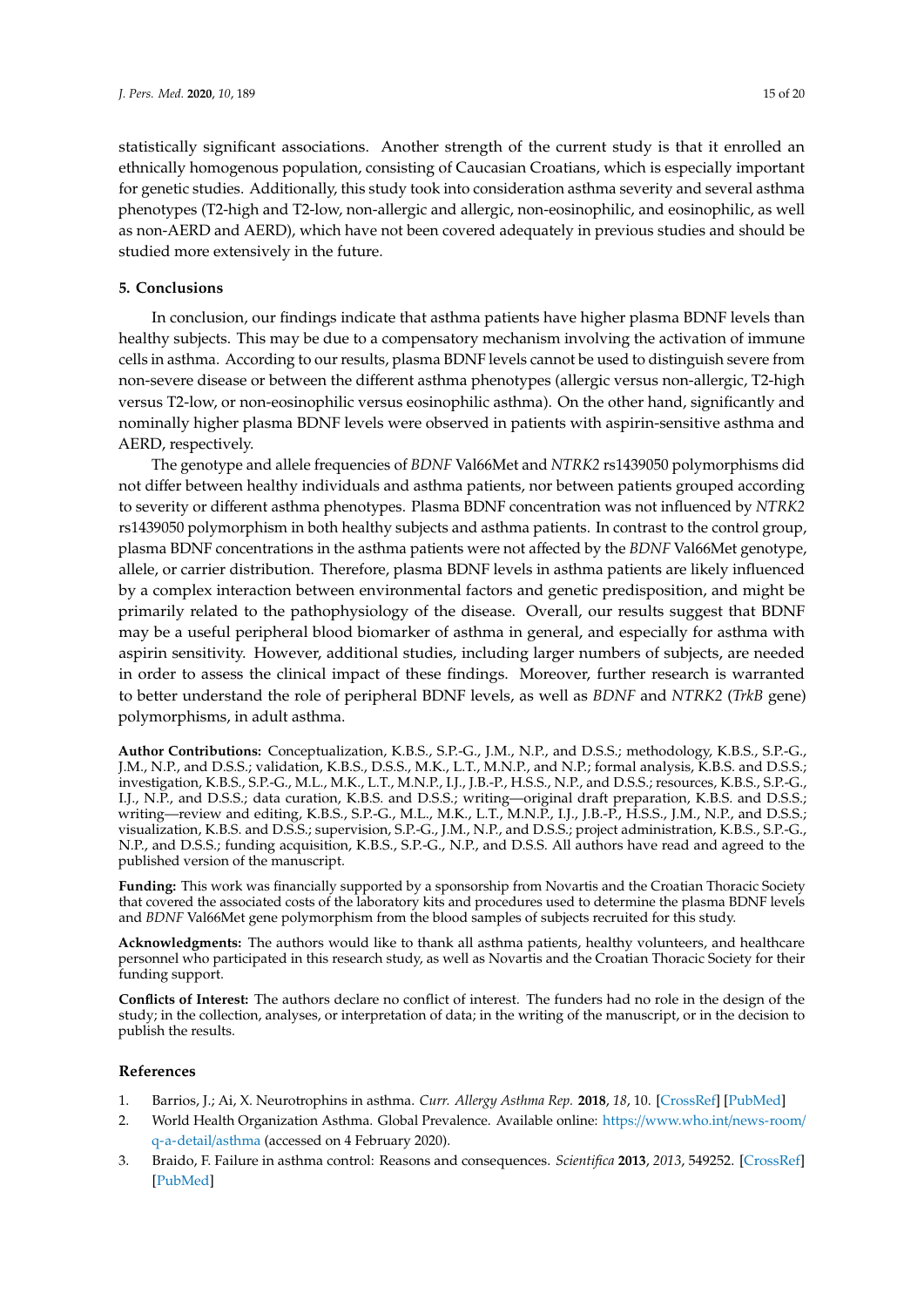- <span id="page-15-0"></span>4. Sullivan, P.W.; Ghushchyan, V.H.; Slejko, J.F.; Belozeroff, V.; Globe, D.R.; Lin, S.L. The burden of adult asthma in the United States: Evidence from the Medical Expenditure Panel Survey. *J. Allergy Clin. Immunol.* **2011**, *127*, 363–369.e3. [\[CrossRef\]](http://dx.doi.org/10.1016/j.jaci.2010.10.042) [\[PubMed\]](http://www.ncbi.nlm.nih.gov/pubmed/21281868)
- <span id="page-15-1"></span>5. Godar, M.; Blanchetot, C.; de Haard, H.; Lambrecht, B.N.; Brusselle, G. Personalized medicine with biologics for severe type 2 asthma: Current status and future prospects. *MAbs* **2018**, *10*, 34–45. [\[CrossRef\]](http://dx.doi.org/10.1080/19420862.2017.1392425)
- <span id="page-15-2"></span>6. Vercelli, D. Discovering susceptibility genes for asthma and allergy. *Nat. Rev. Immunol.* **2008**, *8*, 169–182. [\[CrossRef\]](http://dx.doi.org/10.1038/nri2257)
- <span id="page-15-3"></span>7. Wang, J.Y.; Wang, A.L.; Han, W.; Mu, Z.L. Association between a functional single nucleotide polymorphism in the brain-derived neurotrophic factor gene and risk of child asthma. *Genet. Mol. Res.* **2015**, *14*, 16233–16240. [\[CrossRef\]](http://dx.doi.org/10.4238/2015.December.8.13)
- <span id="page-15-4"></span>8. Klein, R.; Nanduri, V.; Jing, S.A.; Lamballe, F.; Tapley, P.; Bryant, S.; Cordon-Cardo, C.; Jones, K.R.; Reichardt, L.F.; Barbacid, M. The trkB tyrosine protein kinase is a receptor for brain-derived neurotrophic factor and neurotrophin-3. *Cell* **1991**, *66*, 395–403. [\[CrossRef\]](http://dx.doi.org/10.1016/0092-8674(91)90628-C)
- <span id="page-15-13"></span>9. Soppet, D.; Escandon, E.; Maragos, J.; Middlemas, D.S.; Reid, S.W.; Blair, J.; Burton, L.E.; Stanton, B.R.; Kaplan, D.R.; Hunter, T.; et al. The neurotrophic factors brain-derived neurotrophic factor and neurotrophin-3 are ligands for the trkB tyrosine kinase receptor. *Cell* **1991**, *65*, 895–903. [\[CrossRef\]](http://dx.doi.org/10.1016/0092-8674(91)90396-G)
- <span id="page-15-5"></span>10. Squinto, S.P.; Stitt, T.N.; Aldrich, T.H.; Davis, S.; Bianco, S.M.; Radziejewski, C.; Glass, D.J.; Masiakowski, P.; Furth, M.E.; Valenzuela, D.M.; et al. TrkB encodes a functional receptor for brain-derived neurotrophic factor and neurotrophin-3 but not nerve growth factor. *Cell* **1991**, *65*, 885–893. [\[CrossRef\]](http://dx.doi.org/10.1016/0092-8674(91)90395-F)
- <span id="page-15-6"></span>11. Kaplan, D.R.; Miller, F.D. Neurotrophin signal transduction in the nervous system. *Curr. Opin. Neurobiol.* **2000**, *10*, 381–391. [\[CrossRef\]](http://dx.doi.org/10.1016/S0959-4388(00)00092-1)
- 12. Minichiello, L. TrkB signalling pathways in LTP and learning. *Nat. Rev. Neurosci.* **2009**, *10*, 850–860. [\[CrossRef\]](http://dx.doi.org/10.1038/nrn2738) [\[PubMed\]](http://www.ncbi.nlm.nih.gov/pubmed/19927149)
- <span id="page-15-7"></span>13. Numakawa, T.; Suzuki, S.; Kumamaru, E.; Adachi, N.; Richards, M.; Kunugi, H. BDNF function and intracellular signaling in neurons. *Histol. Histopathol.* **2010**, *25*, 237–258. [\[CrossRef\]](http://dx.doi.org/10.14670/HH-25.237)
- <span id="page-15-8"></span>14. Braun, A.; Lommatzsch, M.; Renz, H. The role of neurotrophins in allergic bronchial asthma. *Clin. Exp. Allergy* **2000**, *30*, 178–186. [\[CrossRef\]](http://dx.doi.org/10.1046/j.1365-2222.2000.00741.x)
- <span id="page-15-17"></span>15. Jesenak, M.; Babusikova, E.; Evinova, A.; Banovcin, P.; Dobrota, D. Val66Met polymorphism in the BDNF gene in children with bronchial asthma. *Pediatric Pulmonol.* **2015**, *50*, 631–637. [\[CrossRef\]](http://dx.doi.org/10.1002/ppul.23065) [\[PubMed\]](http://www.ncbi.nlm.nih.gov/pubmed/24863266)
- <span id="page-15-9"></span>16. Wetmore, C.; Olson, L. Neuronal and nonneuronal expression of neurotrophins and their receptors in sensory and sympathetic ganglia suggest new intercellular trophic interactions. *J. Comp. Neurol.* **1995**, *353*, 143–159. [\[CrossRef\]](http://dx.doi.org/10.1002/cne.903530113)
- <span id="page-15-10"></span>17. Prakash, Y.S.; Martin, R.J. Brain-derived neurotrophic factor in the airways. *Pharmacol. Ther.* **2014**, *143*, 74–86. [\[CrossRef\]](http://dx.doi.org/10.1016/j.pharmthera.2014.02.006)
- <span id="page-15-11"></span>18. Ricci, A.; Felici, L.; Mariotta, S.; Mannino, F.; Schmid, G.; Terzano, C.; Cardillo, G.; Amenta, F.; Bronzetti, E. Neurotrophin and neurotrophin receptor protein expression in the human lung. *Am. J. Respir. Cell Mol. Biol.* **2004**, *30*, 12–19. [\[CrossRef\]](http://dx.doi.org/10.1165/rcmb.2002-0110OC)
- <span id="page-15-12"></span>19. Brigadski, T.; Leßmann, V. The physiology of regulated BDNF release. *Cell Tissue Res.* **2020**, *382*, 15–45. [\[CrossRef\]](http://dx.doi.org/10.1007/s00441-020-03253-2) [\[PubMed\]](http://www.ncbi.nlm.nih.gov/pubmed/32944867)
- <span id="page-15-14"></span>20. Dragunas, G.; Woest, M.E.; Nijboer, S.; Bos, S.T.; van Asselt, J.; de Groot, A.P.; Vohlídalová, E.; Vermeulen, C.J.; Ditz, B.; Vonk, J.M.; et al. Cholinergic neuroplasticity in asthma driven by TrkB signaling. *FASEB J.* **2020**, *34*, 7703–7717. [\[CrossRef\]](http://dx.doi.org/10.1096/fj.202000170R) [\[PubMed\]](http://www.ncbi.nlm.nih.gov/pubmed/32277855)
- <span id="page-15-15"></span>21. Lommatzsch, M.; Schloetcke, K.; Klotz, J.; Schuhbaeck, K.; Zingler, D.; Zingler, C.; Schulte-Herbrüggen, O.; Gill, H.; Schuff-Werner, P.; Virchow, J.C. Brain-derived neurotrophic factor in platelets and airflow limitation in asthma. *Am. J. Respir. Crit. Care Med.* **2005**, *171*, 115–120. [\[CrossRef\]](http://dx.doi.org/10.1164/rccm.200406-758OC)
- <span id="page-15-19"></span>22. Muller, G.C.; Pitrez, P.M.; Teixeira, A.L.; Pires, P.S.; Jones, M.H.; Stein, R.T.; Bauer, M.E. Plasma brain-derived neurotrophic factor levels are associated with clinical severity in school age children with asthma. *Clin. Exp. Allergy* **2010**, *40*, 1755–1759. [\[CrossRef\]](http://dx.doi.org/10.1111/j.1365-2222.2010.03618.x) [\[PubMed\]](http://www.ncbi.nlm.nih.gov/pubmed/20874832)
- <span id="page-15-18"></span>23. Joachim, R.A.; Noga, O.; Sagach, V.; Hanf, G.; Fliege, H.; Kocalevent, R.D.; Peters, E.M.; Klapp, B.F. Correlation between immune and neuronal parameters and stress perception in allergic asthmatics. *Clin. Exp. Allergy* **2008**, *38*, 283–290. [\[CrossRef\]](http://dx.doi.org/10.1111/j.1365-2222.2007.02899.x) [\[PubMed\]](http://www.ncbi.nlm.nih.gov/pubmed/18070153)
- <span id="page-15-16"></span>24. Koskela, H.O.; Purokivi, M.K.; Romppanen, J. Neurotrophins in chronic cough: Association with asthma but not with cough severity. *Clin. Respir. J.* **2010**, *4*, 45–50. [\[CrossRef\]](http://dx.doi.org/10.1111/j.1752-699X.2009.00143.x) [\[PubMed\]](http://www.ncbi.nlm.nih.gov/pubmed/20298417)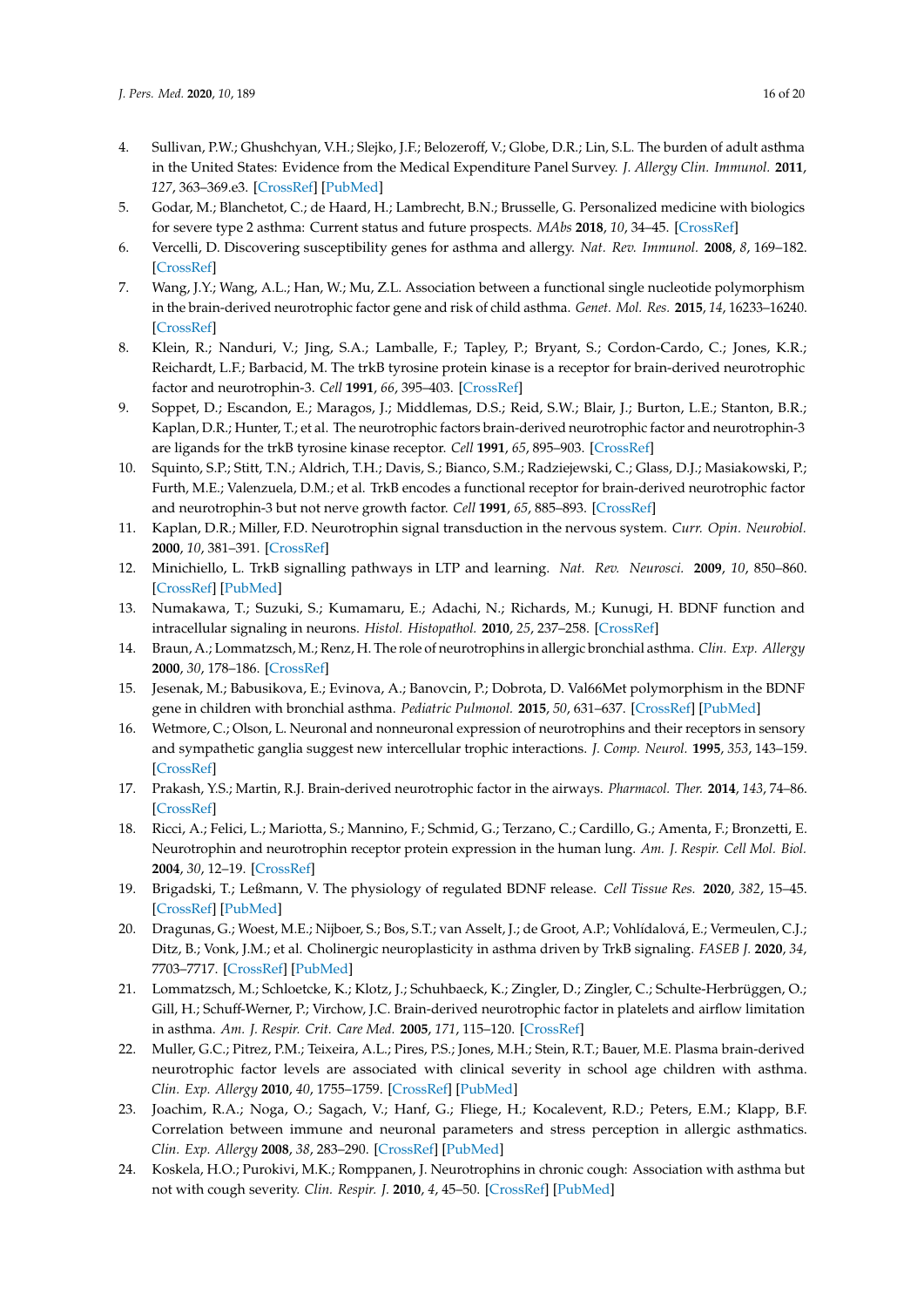- <span id="page-16-0"></span>25. Egan, M.F.; Kojima, M.; Callicott, J.H.; Goldberg, T.E.; Kolachana, B.S.; Bertolino, A.; Zaitsev, E.; Gold, B.; Goldman, D.; Dean, M.; et al. The BDNF val66met polymorphism affects activity-dependent secretion of BDNF and human memory and hippocampal function. *Cell* **2003**, *112*, 257–269. [\[CrossRef\]](http://dx.doi.org/10.1016/S0092-8674(03)00035-7)
- <span id="page-16-1"></span>26. Baj, G.; Carlino, D.; Gardossi, L.; Tongiorgi, E. Toward a unified biological hypothesis for the BDNF Val66Met-associated memory deficits in humans: A model of impaired dendritic mRNA trafficking. *Front. Neurosci.* **2013**, *7*, 188. [\[CrossRef\]](http://dx.doi.org/10.3389/fnins.2013.00188)
- <span id="page-16-2"></span>27. Voegeli, G.; Ramoz, N.; Shekhtman, T.; Courtet, P.; Gorwood, P.; Kelsoe, J.R. Neurotrophin Genes and Antidepressant-Worsening Suicidal Ideation: A Prospective Case-Control Study. *Int. J. Neuropsychopharmacol.* **2016**, *19*, pyw059. [\[CrossRef\]](http://dx.doi.org/10.1093/ijnp/pyw059)
- <span id="page-16-3"></span>28. Szczepankiewicz, A.; Breborowicz, A.; Skibińska, M.; Wiłkość, M.; Tomaszewska, M.; Hauser, J. Association analysis of brain-derived neurotrophic factor gene polymorphisms in asthmatic children. *Pediatr. Allergy Immunol.* **2007**, *18*, 293–297. [\[CrossRef\]](http://dx.doi.org/10.1111/j.1399-3038.2007.00525.x)
- <span id="page-16-17"></span>29. Szczepankiewicz, A.; Rose-Zerilli, M.J.; Barton, S.J.; Holgate, S.T.; Holloway, J.W. Association analysis of brain-derived neurotrophic factor gene polymorphisms in asthmatic families. *Int. Arch. Allergy Immunol.* **2009**, *149*, 343–349. [\[CrossRef\]](http://dx.doi.org/10.1159/000205580)
- <span id="page-16-16"></span>30. Yinli, C.; Jie, H.; Li, Z.; Jun, G.; Peiling, L.; Weihong, Y. Association between brain-derived neurothropic factor variants and asthma in Chinese Han children. *Acta Paediatr.* **2013**, *102*, e247–e250. [\[CrossRef\]](http://dx.doi.org/10.1111/apa.12224)
- <span id="page-16-18"></span>31. Zeilinger, S.; Pinto, L.A.; Nockher, W.A.; Depner, M.; Klopp, N.; Illig, T.; von Mutius, E.; Renz, H.; Kabesch, M. The effect of BDNF gene variants on asthma in German children. *Allergy* **2009**, *64*, 1790–1794. [\[CrossRef\]](http://dx.doi.org/10.1111/j.1398-9995.2009.02131.x)
- <span id="page-16-4"></span>32. Szczepankiewicz, A.; Rachel, M.; Sobkowiak, P.; Kycler, Z.; Wojsyk-Banaszak, I.; Schöneich, N.; Szczawińska-Popłonyk, A.; Bręborowicz, A. Neurotrophin serum concentrations and polymorphisms of neurotrophins and their receptors in children with asthma. *Respir. Med.* **2013**, *107*, 30–36. [\[CrossRef\]](http://dx.doi.org/10.1016/j.rmed.2012.09.024)
- <span id="page-16-5"></span>33. Global Initiative for Asthma. Global Strategy for Asthma Management and Prevention. Available online: http://[ginasthma.org](http://ginasthma.org) (accessed on 4 February 2020).
- <span id="page-16-6"></span>34. Quanjer, P.H.; Tammeling, G.J.; Cotes, J.E.; Pedersen, O.F.; Peslin, R.; Yernault, J.C. Lung volumes and forced ventilatory flows. Report Working Party Standardization of Lung Function Tests, European Community for Steel and Coal. Official Statement of the European Respiratory Society. *Eur. Respir. J.* **1993**, *16*, 5–40. [\[CrossRef\]](http://dx.doi.org/10.1183/09041950.005s1693) [\[PubMed\]](http://www.ncbi.nlm.nih.gov/pubmed/24576915)
- <span id="page-16-7"></span>35. Cotes, J.E.; Chinn, D.J.; Quanjer, P.H.; Roca, J.; Yernault, J.C. Standardization of the measurement of transfer factor (diffusing capacity). Report Working Party Standardization of Lung Function Tests, European Community for Steel and Coal. Official Statement of the European Respiratory Society. *Eur. Respir. J.* **1993**, *16*, 41–52. [\[CrossRef\]](http://dx.doi.org/10.1183/09041950.041s1693) [\[PubMed\]](http://www.ncbi.nlm.nih.gov/pubmed/24576916)
- <span id="page-16-8"></span>36. Eiringhaus, K.; Renz, H.; Matricardi, P.; Skevaki, C. Component-Resolved Diagnosis in Allergic Rhinitis and Asthma. *J. Appl. Lab. Med.* **2019**, *3*, 883–898. [\[CrossRef\]](http://dx.doi.org/10.1373/jalm.2018.026526) [\[PubMed\]](http://www.ncbi.nlm.nih.gov/pubmed/31639763)
- <span id="page-16-9"></span>37. Buhl, R.; Humbert, M.; Bjermer, L.; Chanez, P.; Heaney, L.G.; Pavord, I.; Quirce, S.; Virchow, J.C.; Holgate, S.; Expert Group of the European Consensus Meeting for Severe Eosinophilic Asthma. Severe Eosinophilic Asthma: A roadmap to consensus. *Eur. Respir. J.* **2017**, *49*, 1700634. [\[CrossRef\]](http://dx.doi.org/10.1183/13993003.00634-2017)
- <span id="page-16-10"></span>38. Woodruff, P.G.; Modrek, B.; Choy, D.F.; Jia, G.; Abbas, A.R.; Ellwagner, A.; Koth, L.L.; Arron, J.R.; Fahy, J.V. T-helper type 2-driven inflammation defines major subphenotypes of asthma. *Am. J. Respir. Crit. Care Med.* **2009**, *180*, 388–395. [\[CrossRef\]](http://dx.doi.org/10.1164/rccm.200903-0392OC)
- 39. Wenzel, S.E. Asthma phenotypes: The evolution from clinical to molecular approaches. *Nat. Med.* **2012**, *18*, 716–725. [\[CrossRef\]](http://dx.doi.org/10.1038/nm.2678)
- <span id="page-16-11"></span>40. Pavord, I.; Behmer, T.; Braido, F.; Cosio, B.G.; Humbert, M.; Idzko, M.; Adamek, L. Severe T2-high asthma in the biological era: European experts' opinion. *Eur. Respir. Rev.* **2019**, *28*, 190054. [\[CrossRef\]](http://dx.doi.org/10.1183/16000617.0054-2019)
- <span id="page-16-12"></span>41. Fitzpatrick, A.M.; Chipps, B.E.; Holguin, F.; Woodruff, P.G. T2-"low" asthma: Overview and management strategies. *J. Allergy Clin. Immunol. Pract.* **2020**, *8*, 452–463. [\[CrossRef\]](http://dx.doi.org/10.1016/j.jaip.2019.11.006)
- <span id="page-16-13"></span>42. Kim, S.D.; Cho, K.S. Samter's Triad: State of the Art. *Clin. Exp. Otorhinolaryngol.* **2018**, *11*, 71–80. [\[CrossRef\]](http://dx.doi.org/10.21053/ceo.2017.01606)
- <span id="page-16-14"></span>43. Miller, S.A.; Dykes, D.D.; Polesky, H.F. A simple salting out procedure for extracting DNA from human nucleated cells. *Nucleic Acids Res.* **1988**, *16*, 1215. [\[CrossRef\]](http://dx.doi.org/10.1093/nar/16.3.1215)
- <span id="page-16-15"></span>44. World Health Organization—Regional Office for Europe. Blood Services in South-Eastern Europe 2007. Available online: http://[www.euro.who.int](http://www.euro.who.int/en/health-topics/Health-systems/blood-safety/publications2/2007/blood-services-in-south-eastern-europe-current-status-and-challenges-2007)/en/health-topics/Health-systems/blood-safety/publications2/2007/ [blood-services-in-south-eastern-europe-current-status-and-challenges-2007](http://www.euro.who.int/en/health-topics/Health-systems/blood-safety/publications2/2007/blood-services-in-south-eastern-europe-current-status-and-challenges-2007) (accessed on 4 February 2020).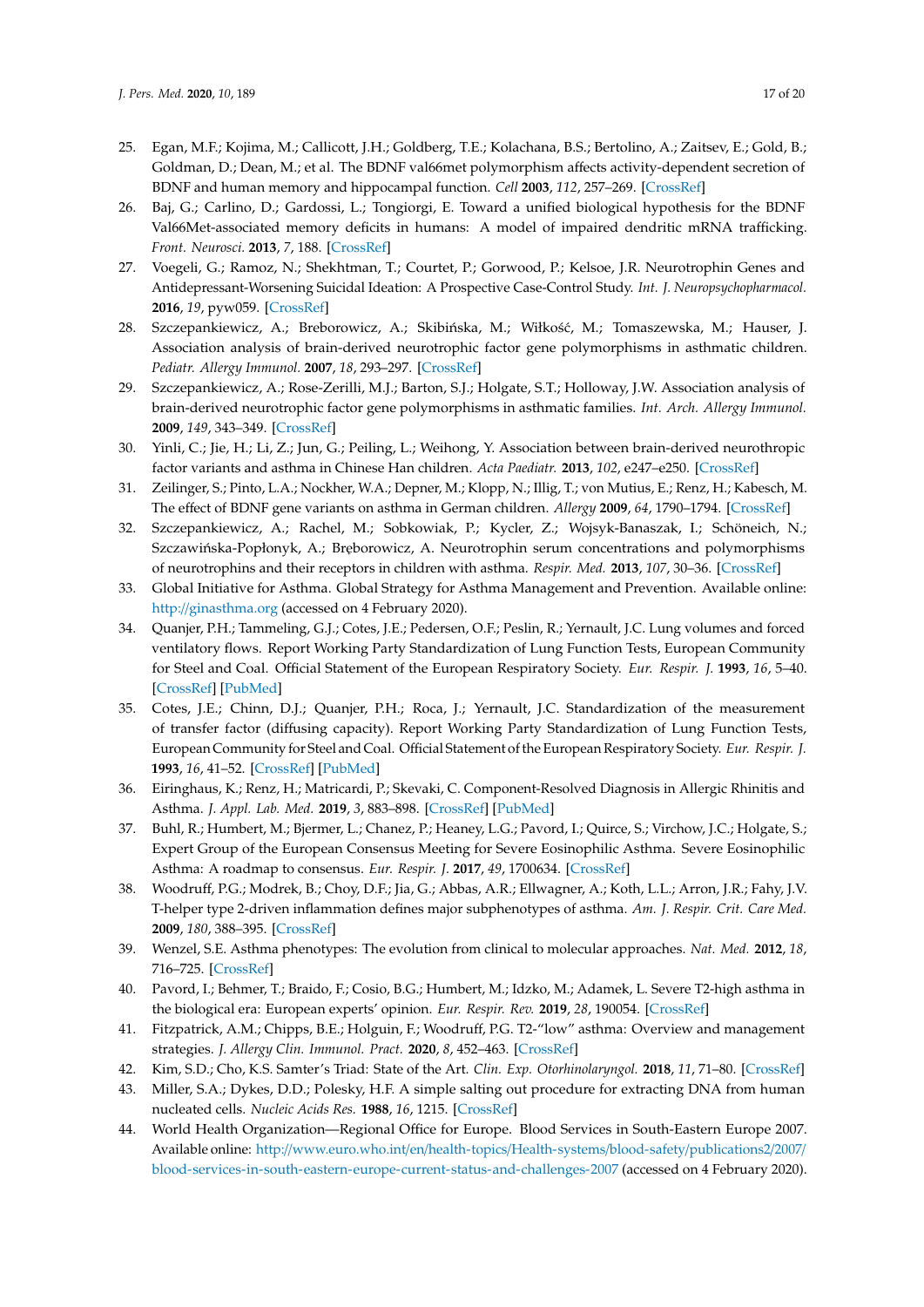- <span id="page-17-0"></span>45. Vuk, T.; Ljubičić, J.; Gulan Harcet, J.; Očić, T.; Jukić, I. Post-donation information management—contribution to the safety of transfusion treatment. *Transfus. Clin. Biol.* **2019**, *26*, 353–354. [\[CrossRef\]](http://dx.doi.org/10.1016/j.tracli.2019.07.004)
- <span id="page-17-1"></span>46. Fuhlbrigge, A.L.; Jackson, B.; Wright, R. Gender and asthma. *Immunol. Allergy Clin.* **2002**, *22*, 10. [\[CrossRef\]](http://dx.doi.org/10.1016/S0889-8561(02)00022-X)
- <span id="page-17-2"></span>47. Zein, J.G.; Denson, J.L.; Wechsler, M.E. Asthma over the Adult Life Course: Gender and Hormonal Influences. *Clin. Chest. Med.* **2019**, *40*, 149–161. [\[CrossRef\]](http://dx.doi.org/10.1016/j.ccm.2018.10.009) [\[PubMed\]](http://www.ncbi.nlm.nih.gov/pubmed/30691709)
- <span id="page-17-3"></span>48. Zein, J.G.; Dweik, R.A.; Comhair, S.A.; Bleecker, E.R.; Moore, W.C.; Peters, S.P.; Busse, W.W.; Jarjour, N.N.; Calhoun, W.J.; Castro, M.; et al. Severe Asthma Research Program. Asthma Is More Severe in Older Adults. *PLoS ONE* **2015**, *10*, e0133490. [\[CrossRef\]](http://dx.doi.org/10.1371/journal.pone.0133490) [\[PubMed\]](http://www.ncbi.nlm.nih.gov/pubmed/26200463)
- <span id="page-17-4"></span>49. Chatkin, J.M.; Dullius, C.R. The management of asthmatic smokers. *Asthma Res. Pract.* **2016**, *2*, 10. [\[CrossRef\]](http://dx.doi.org/10.1186/s40733-016-0025-7) [\[PubMed\]](http://www.ncbi.nlm.nih.gov/pubmed/27965778)
- <span id="page-17-5"></span>50. Glavak Tkalić, R.; Miletić, G.-M.; Sakoman, S. Prevalence of substance use among the general population: Situation in Croatia and comparison with other European countries. *Druš. Istraž.* **2013**, *22*, 557–578. [\[CrossRef\]](http://dx.doi.org/10.5559/di.22.4.01)
- <span id="page-17-6"></span>51. Katsaounou, P.; Ioannou, M.; Hyland, M.E.; Odemyr, M.; Spranger, O.; Lindberg, A.; Gasser, M.; Conde, L.G.; Jaumont, X.; Kasujee, I. Smoking asthmatics, a neglected large phenotype of asthmatic patients. *Open J. Asthma* **2019**, *3*, 1–8. [\[CrossRef\]](http://dx.doi.org/10.17352/oja.000010)
- <span id="page-17-7"></span>52. Sustar, A.; Perkovic, M.N.; Erjavec, G.N.; Strac, D.S.; Pivac, N. Association between reduced brain-derived neurotrophic factor concentration & coronary heart disease. *Indian J. Med. Res.* **2019**, *150*, 43–49. [\[CrossRef\]](http://dx.doi.org/10.4103/ijmr.IJMR_1566_17)
- <span id="page-17-8"></span>53. Pillai, A.; Bruno, D.; Sarreal, A.S.; Hernando, R.T.; Saint-Louis, L.A.; Nierenberg, J.; Ginsberg, S.D.; Pomara, N.; Mehta, P.D.; Zetterberg, H.; et al. Plasma BDNF levels vary in relation to body weight in females. *PLoS ONE* **2012**, *7*, e39358. [\[CrossRef\]](http://dx.doi.org/10.1371/journal.pone.0039358)
- <span id="page-17-9"></span>54. Lommatzsch, M.; Zingler, D.; Schuhbaeck, K.; Schloetcke, K.; Zingler, C.; Schuff-Werner, P.; Virchow, J.C. The impact of age, weight and gender on BDNF levels in human platelets and plasma. *Neurobiol. Aging* **2005**, *26*, 115–123. [\[CrossRef\]](http://dx.doi.org/10.1016/j.neurobiolaging.2004.03.002) [\[PubMed\]](http://www.ncbi.nlm.nih.gov/pubmed/15585351)
- <span id="page-17-10"></span>55. Bhang, S.Y.; Choi, S.W.; Ahn, J.H. Changes in plasma brain-derived neurotrophic factor levels in smokers after smoking cessation. *Neurosci. Lett.* **2010**, *468*, 7–11. [\[CrossRef\]](http://dx.doi.org/10.1016/j.neulet.2009.10.046) [\[PubMed\]](http://www.ncbi.nlm.nih.gov/pubmed/19850105)
- <span id="page-17-11"></span>56. Jamal, M.; Van der Does, W.; Elzinga, B.M.; Molendijk, M.L.; Penninx, B.W. Association between smoking, nicotine dependence, and BDNF Val66Met polymorphism with BDNF concentrations in serum. *Nicotine Tob. Res.* **2015**, *17*, 323–329. [\[CrossRef\]](http://dx.doi.org/10.1093/ntr/ntu151) [\[PubMed\]](http://www.ncbi.nlm.nih.gov/pubmed/25183693)
- <span id="page-17-12"></span>57. Xia, H.; Du, X.; Yin, G.; Zhang, Y.; Li, X.; Cai, J.; Huang, X.; Ning, Y.; Soares, J.C.; Wu, F.; et al. Effects of smoking on cognition and BDNF levels in a male Chinese population: Relationship with BDNF Val66Met polymorphism. *Sci. Rep.* **2019**, *9*, 217. [\[CrossRef\]](http://dx.doi.org/10.1038/s41598-018-36419-8)
- <span id="page-17-13"></span>58. Sathish, V.; Vanoosten, S.K.; Miller, B.S.; Aravamudan, B.; Thompson, M.A.; Pabelick, C.M.; Vassallo, R.; Prakash, Y.S. Brain-derived neurotrophic factor in cigarette smoke-induced airway hyperreactivity. *Am. J. Respir. Cell. Mol. Biol.* **2013**, *48*, 431–438. [\[CrossRef\]](http://dx.doi.org/10.1165/rcmb.2012-0129OC)
- <span id="page-17-14"></span>59. Noga, O.; Hanf, G.; Schäper, C.; O'Connor, A.; Kunkel, G. The influence of inhalative corticosteroids on circulating Nerve Growth Factor, Brain-Derived Neurotrophic Factor and Neurotrophin-3 in allergic asthmatics. *Clin. Exp. Allergy* **2001**, *31*, 1906–1912. [\[CrossRef\]](http://dx.doi.org/10.1046/j.1365-2222.2001.01249.x)
- <span id="page-17-15"></span>60. Freeman, M.R.; Sathish, V.; Manlove, L.; Wang, S.; Britt, R.D., Jr.; Thompson, M.A.; Pabelick, C.M.; Prakash, Y.S. Brain-derived neurotrophic factor and airway fibrosis in asthma. *Am. J. Physiol. Lung Cell. Mol. Physiol.* **2017**, *313*, L360–L370. [\[CrossRef\]](http://dx.doi.org/10.1152/ajplung.00580.2016)
- <span id="page-17-16"></span>61. Watanabe, T.; Fajt, M.L.; Trudeau, J.B.; Voraphani, N.; Hu, H.; Zhou, X.; Holguin, F.; Wenzel, S.E. Brain-derived neurotrophic factor expression in asthma. Association with severity and type 2 inflammatory processes. *Am. J. Respir. Cell. Mol. Biol.* **2015**, *53*, 844–852. [\[CrossRef\]](http://dx.doi.org/10.1165/rcmb.2015-0015OC)
- <span id="page-17-17"></span>62. Szczepankiewicz, A.; Rachel, M.; Sobkowiak, P.; Kycler, Z.; Wojsyk-Banaszak, I.; Schöneich, N.; Skibinska, M.; Bręborowicz, A. Serum neurotrophin-3 and neurotrophin-4 levels are associated with asthma severity in children. *Eur. Respir. J.* **2012**, *39*, 1035–1037. [\[CrossRef\]](http://dx.doi.org/10.1183/09031936.00136611)
- <span id="page-17-18"></span>63. Salama, A.A.; Mostafa, G.A.; Abd Al-Aziz, M.M.; Ibrahim, M.N. Brain-derived neurotrophic factor in asthmatic children. *Egypt. J. Pediatr. Allergy Immunol.* **2003**, *1*, 102–109.
- <span id="page-17-19"></span>64. Lommatzsch, M.; Niewerth, A.; Klotz, J.; Schulte-Herbrüggen, O.; Zingler, C.; Schuff-Werner, P.; Virchow, J.C. Platelet and plasma BDNF in lower respiratory tract infections of the adult. *Respir. Med.* **2007**, *101*, 1493–1499. [\[CrossRef\]](http://dx.doi.org/10.1016/j.rmed.2007.01.003) [\[PubMed\]](http://www.ncbi.nlm.nih.gov/pubmed/17317133)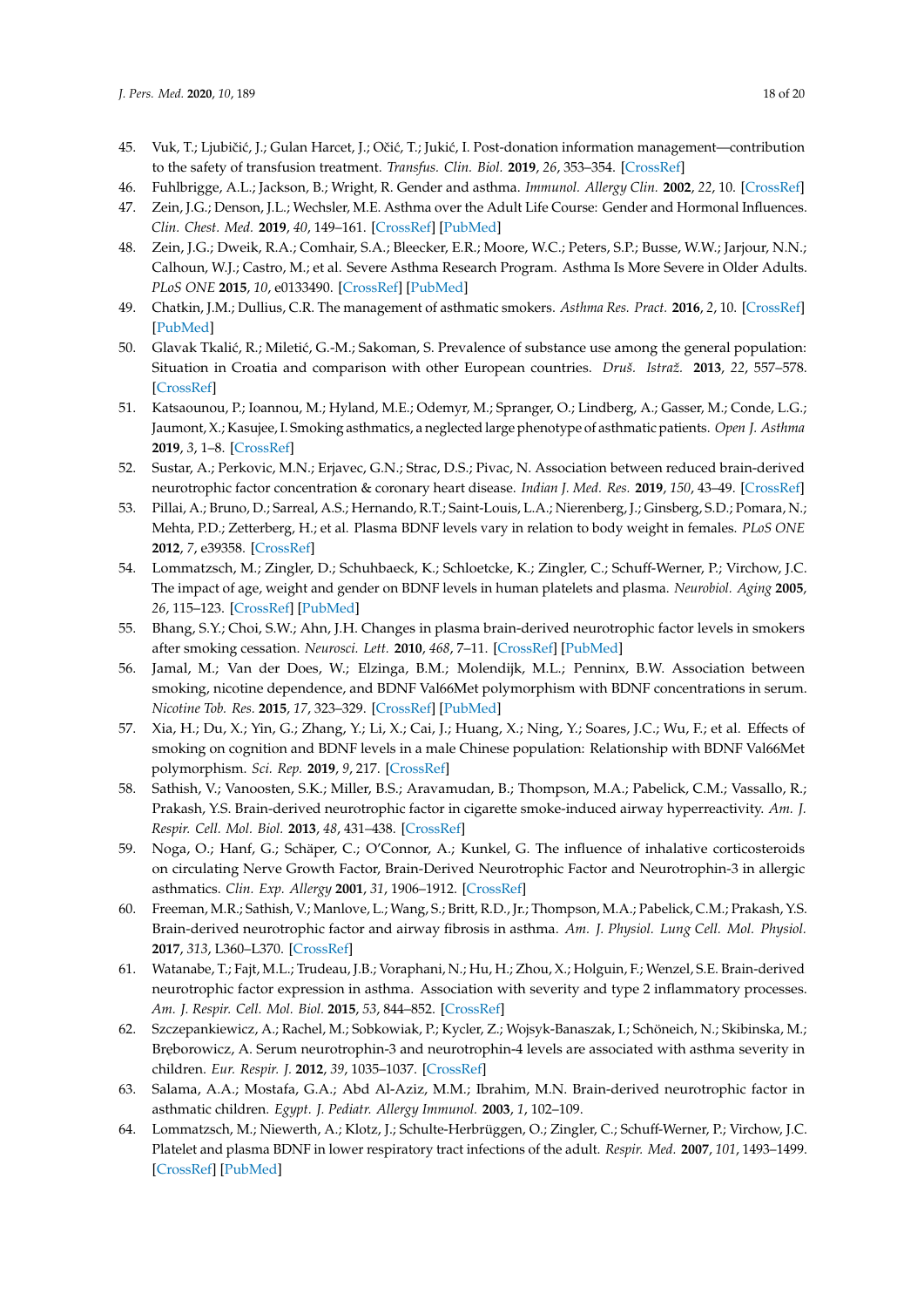- <span id="page-18-0"></span>65. Azoulay, D.; Shehadeh, M.; Chepa, S.; Shaoul, E.; Baroum, M.; Horowitz, N.A.; Kaykov, E. Recovery from SARS-CoV-2 infection is associated with serum BDNF restoration. *J. Infect.* **2020**, *81*, e79–e81. [\[CrossRef\]](http://dx.doi.org/10.1016/j.jinf.2020.06.038)
- <span id="page-18-1"></span>66. Coffey, C.S.; Mulligan, R.M.; Schlosser, R.J. Mucosal expression of nerve growth factor and brain-derived neurotrophic factor in chronic rhinosinusitis. *Am. J. Rhinol. Allergy* **2009**, *23*, 571–574. [\[CrossRef\]](http://dx.doi.org/10.2500/ajra.2009.23.3412) [\[PubMed\]](http://www.ncbi.nlm.nih.gov/pubmed/19958603)
- <span id="page-18-2"></span>67. Jornot, L.; Grouzmann, E.; Lacroix, J.S.; Rochat, T. BDNF and DPP-IV in polyps and middle turbinates epithelial cells. *Rhinology* **2007**, *45*, 129–133. [\[PubMed\]](http://www.ncbi.nlm.nih.gov/pubmed/17708459)
- <span id="page-18-3"></span>68. Rajan, J.P.; Wineinger, N.E.; Stevenson, D.D.; White, A.A. Prevalence of aspirin-exacerbated respiratory disease among asthmatic patients: A meta-analysis of the literature. *J. Allergy Clin. Immunol.* **2015**, *135*, 676–681.e1. [\[CrossRef\]](http://dx.doi.org/10.1016/j.jaci.2014.08.020) [\[PubMed\]](http://www.ncbi.nlm.nih.gov/pubmed/25282015)
- <span id="page-18-4"></span>69. Virchow, J.C.; Julius, P.; Lommatzsch, M.; Luttmann, W.; Renz, H.; Braun, A. Neurotrophins are increased in bronchoalveolar lavage fluid after segmental allergen provocation. *Am. J. Respir. Crit. Care. Med.* **1998**, *158*, 2002–2005. [\[CrossRef\]](http://dx.doi.org/10.1164/ajrccm.158.6.9803023) [\[PubMed\]](http://www.ncbi.nlm.nih.gov/pubmed/9847299)
- <span id="page-18-5"></span>70. Noga, O.; Englmann, C.; Hanf, G.; Grützkau, A.; Seybold, J.; Kunkel, G. The production, storage and release of the neurotrophins nerve growth factor, brain-derived neurotrophic factor and neurotrophin-3 by human peripheral eosinophils in allergics and non-allergics. *Clin. Exp. Allergy* **2003**, *33*, 649–654. [\[CrossRef\]](http://dx.doi.org/10.1046/j.1365-2222.2003.01586.x)
- <span id="page-18-6"></span>71. Xie, X.; Zhu, Y.; Zhang, J.; Zhai, C.; Feng, W.; Pan, Y.; Liu, L.; Su, X.; Yang, L.; Li, M. Association between Val66Met polymorphisms in brain-derived neurotrophic factor gene and asthma risk: A meta-analysis. *Inflamm. Res.* **2015**, *64*, 875–883. [\[CrossRef\]](http://dx.doi.org/10.1007/s00011-015-0869-y)
- <span id="page-18-7"></span>72. Szczepankiewicz, A.; Br˛eborowicz, A.; Sobkowiak, P.; Popiel, A. Association of BDNF gene polymorphism with asthma in polish children. *World Allergy Organ. J.* **2010**, *3*, 235–238. [\[CrossRef\]](http://dx.doi.org/10.1097/WOX.0b013e3181eedb68)
- <span id="page-18-8"></span>73. Chen, Z.Y.; Patel, P.D.; Sant, G.; Meng, C.X.; Teng, K.K.; Hempstead, B.L.; Lee, F.S. Variant brain-derived neurotrophic factor (BDNF) (Met66) alters the intracellular trafficking and activity-dependent secretion of wild-type BDNF in neurosecretory cells and cortical neurons. *J. Neurosci.* **2004**, *24*, 4401–4411. [\[CrossRef\]](http://dx.doi.org/10.1523/JNEUROSCI.0348-04.2004)
- <span id="page-18-9"></span>74. Bhang, S.; Ahn, J.H.; Choi, S.W. Brain-derived neurotrophic factor and serotonin transporter gene-linked promoter region genes alter serum levels of brain-derived neurotrophic factor in humans. *J. A*ff*ect. Disord.* **2011**, *128*, 299–304. [\[CrossRef\]](http://dx.doi.org/10.1016/j.jad.2010.07.008)
- <span id="page-18-10"></span>75. Lang, U.E.; Hellweg, R.; Sander, T.; Gallinat, J. The Met allele of the BDNF Val66Met polymorphism is associated with increased BDNF serum concentrations. *Mol. Psychiatry* **2009**, *14*, 120–122. [\[CrossRef\]](http://dx.doi.org/10.1038/mp.2008.80) [\[PubMed\]](http://www.ncbi.nlm.nih.gov/pubmed/19156154)
- <span id="page-18-11"></span>76. Terracciano, A.; Piras, M.G.; Lobina, M.; Mulas, A.; Meirelles, O.; Sutin, A.R.; Chan, W.; Sanna, S.; Uda, M.; Crisponi, L.; et al. Genetics of serum BDNF: Meta-analysis of the Val66Met and genome-wide association study. *World J. Biol. Psychiatry* **2013**, *14*, 583–589. [\[CrossRef\]](http://dx.doi.org/10.3109/15622975.2011.616533)
- <span id="page-18-12"></span>77. Andiappan, A.K.; Parate, P.N.; Anantharaman, R.; Suri, B.K.; de Wang, Y.; Chew, F.T. Genetic variation in BDNF is associated with allergic asthma and allergic rhinitis in an ethnic Chinese population in Singapore. *Cytokine* **2011**, *56*, 218–223. [\[CrossRef\]](http://dx.doi.org/10.1016/j.cyto.2011.05.008)
- <span id="page-18-13"></span>78. Jin, P.; Andiappan, A.K.; Quek, J.M.; Lee, B.; Au, B.; Sio, Y.Y.; Irwanto, A.; Schurmann, C.; Grabe, H.J.; Suri, B.K.; et al. A functional brain-derived neurotrophic factor (BDNF) gene variant increases the risk of moderate-to-severe allergic rhinitis. *J. Allergy Clin. Immunol.* **2015**, *135*, 1486–1493. [\[CrossRef\]](http://dx.doi.org/10.1016/j.jaci.2014.12.1870)
- <span id="page-18-14"></span>79. Nassenstein, C.; Braun, A.; Erpenbeck, V.J.; Lommatzsch, M.; Schmidt, S.; Krug, N.; Luttmann, W.; Renz, H.; Virchow, J.C., Jr. The neurotrophins nerve growth factor, brain-derived neurotrophic factor, neurotrophin-3, and neurotrophin-4 are survival and activation factors for eosinophils in patients with allergic bronchial asthma. *J. Exp. Med.* **2003**, *198*, 455–467. [\[CrossRef\]](http://dx.doi.org/10.1084/jem.20010897)
- <span id="page-18-15"></span>80. Nassenstein, C.; Möhring, U.H.; Luttmann, W.; Virchow, J.C., Jr.; Braun, A. Differential expression of the neurotrophin receptors p75NTR, TrkA, TrkB and TrkC in human peripheral blood mononuclear cells. *Exp. Toxicol. Pathol.* **2006**, *57*, 55–63. [\[CrossRef\]](http://dx.doi.org/10.1016/j.etp.2006.02.008)
- <span id="page-18-16"></span>81. Nassenstein, C.; Dawbarn, D.; Pollock, K.; Allen, S.J.; Erpenbeck, V.J.; Spies, E.; Krug, N.; Braun, A. Pulmonary distribution, regulation, and functional role of Trk receptors in a murine model of asthma. *J. Allergy Clin. Immunol.* **2006**, *118*, 597–605. [\[CrossRef\]](http://dx.doi.org/10.1016/j.jaci.2006.04.052)
- <span id="page-18-17"></span>82. Britt, R.D., Jr.; Thompson, M.A.; Wicher, S.A.; Manlove, L.J.; Roesler, A.; Fang, Y.H.; Roos, C.; Smith, L.; Miller, J.D.; Pabelick, C.M.; et al. Smooth muscle brain-derived neurotrophic factor contributes to airway hyperreactivity in a mouse model of allergic asthma. *FASEB J.* **2019**, *33*, 3024–3034. [\[CrossRef\]](http://dx.doi.org/10.1096/fj.201801002R) [\[PubMed\]](http://www.ncbi.nlm.nih.gov/pubmed/30351991)
- <span id="page-18-18"></span>83. Müller, P.; Duderstadt, Y.; Lessmann, V.; Müller, N.G. Lactate and BDNF: Key Mediators of Exercise Induced Neuroplasticity? *J. Clin. Med.* **2020**, *9*, 1136. [\[CrossRef\]](http://dx.doi.org/10.3390/jcm9041136)